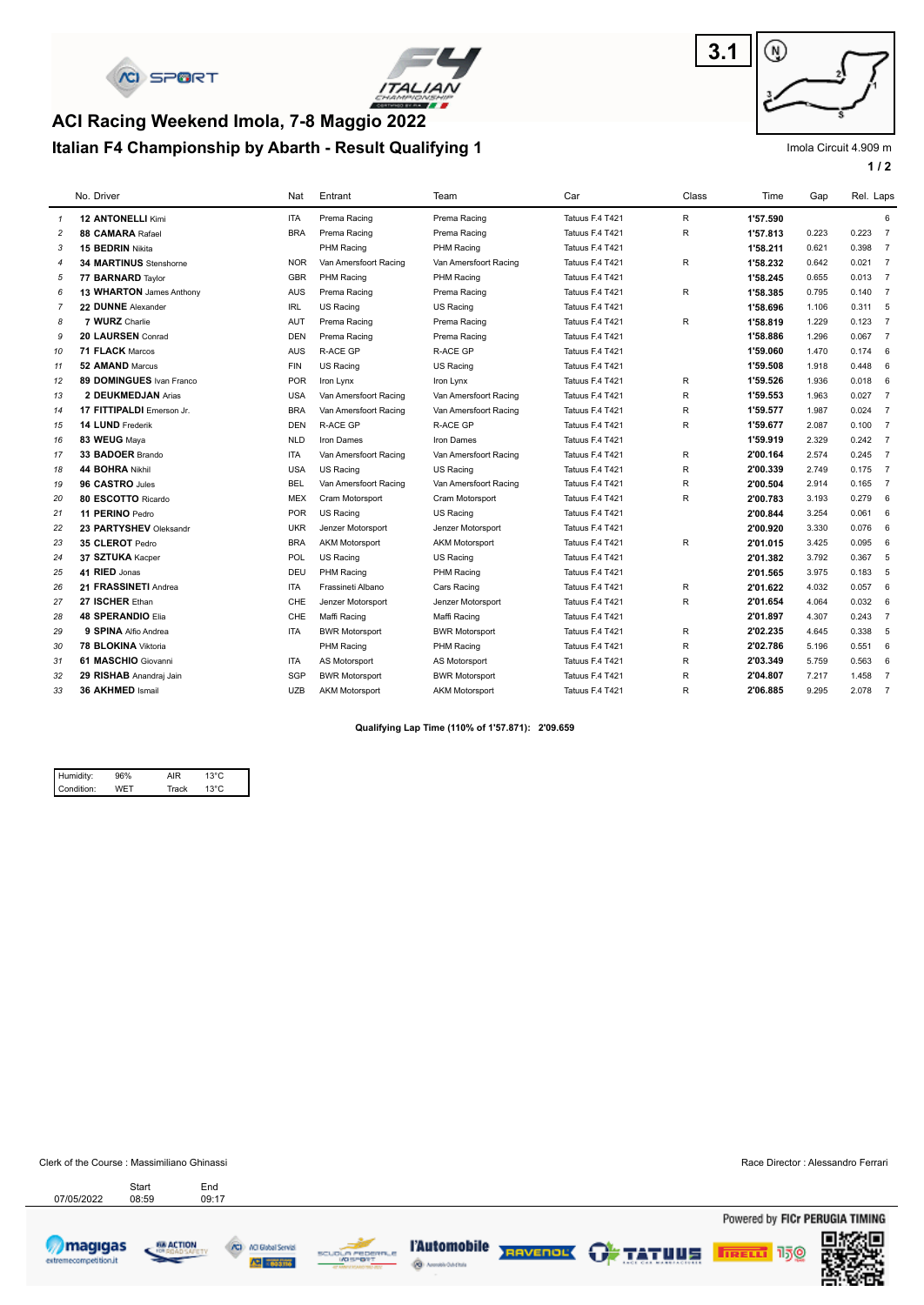

**Italian F4 Championship by Abarth - Result Qualifying 1**





**2 / 2** Imola Circuit 4.909 m

#### **Penalty and Infringment**

09.10 **2 A. DEUKMEDJAN** Lap Cancelled (2'00.785) - Exceeded Track Limits - Turn 9

#### **Fastest Laps Sequence**

| No.             | Entrant                 | Nat        | Team                  | Car             | Local Time   | Time     | Gap      | Avg     |
|-----------------|-------------------------|------------|-----------------------|-----------------|--------------|----------|----------|---------|
| 34              | S. MARTINUS             | <b>NOR</b> | Van Amersfoort Racing | Tatuus F.4 T421 | 09:04'29.120 | 2'04.086 |          | 142.421 |
|                 | DEUKMEDJAN<br>2 A       | USA        | Van Amersfoort Racing | Tatuus F.4 T421 | 09:04'32.696 | 2'03.323 | $-0.763$ | 143,302 |
| 12              | K. ANTONELLI            | <b>ITA</b> | Prema Racing          | Tatuus F.4 T421 | 09:04'44.434 | 2'01.677 | $-1.646$ | 145.240 |
| 17              | <b>FITTIPALDI</b><br>F. | <b>BRA</b> | Van Amersfoort Racing | Tatuus F.4 T421 | 09:06'39.496 | 2'01.667 | $-0.010$ | 145.252 |
| 12              | K. ANTONELLI            | <b>ITA</b> | Prema Racing          | Tatuus F.4 T421 | 09:06'44.055 | 1'59.621 | $-2.046$ | 147.737 |
| 12 <sub>2</sub> | K. ANTONELLI            | <b>ITA</b> | Prema Racing          | Tatuus F.4 T421 | 09:08'42.872 | 1'58.817 | $-0.804$ | 148.736 |
| 77              | <b>BARNARD</b>          | <b>GBR</b> | PHM Racing            | Tatuus F.4 T421 | 09:11'53.534 | 1'58.245 | $-0.572$ | 149.456 |
| 12              | K. ANTONELLI            | <b>ITA</b> | Prema Racing          | Tatuus F.4 T421 | 09:14'47.445 | 1'57.590 | $-0.655$ | 150.288 |

Clerk of the Course : Massimiliano Ghinassi Race Director : Alessandro Ferrari

Powered by FICr PERUGIA TIMING

150

**TRELL** 



extre

07/05/2022 08:59 09:17

Start End

68 ACTION









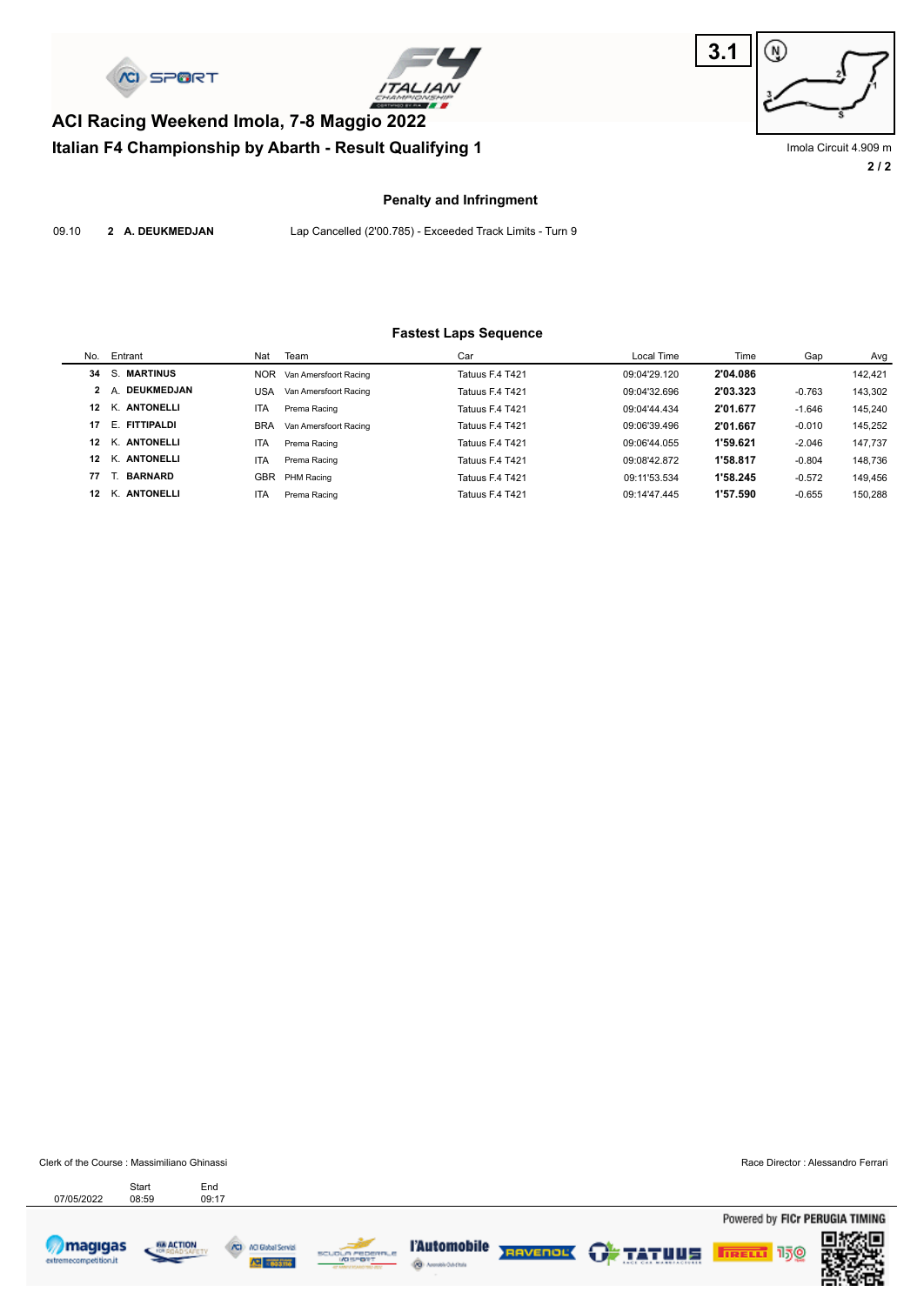





# **ACI Racing Weekend Imola, 7-8 Maggio 2022**

**Italian F4 Championship by Abarth - Best Sectors & Speed Qualifying 1** Imola Circuit 4.909 m

|                     |                                                | <b>BEST LAP</b>  |                                    |                                                |                  |                           |                     |                                                |                  | <b>SPEED</b>        |                                             |                  |
|---------------------|------------------------------------------------|------------------|------------------------------------|------------------------------------------------|------------------|---------------------------|---------------------|------------------------------------------------|------------------|---------------------|---------------------------------------------|------------------|
| $\mathbf{1}$        | <b>12 ANTONELLI Kimi</b>                       |                  | Tatuus F.4 T421                    | 1'57.590                                       |                  |                           | $\mathbf{1}$        | 41 RIED Jonas                                  |                  |                     | Tatuus F.4 T421                             | 230,3            |
| $\overline{c}$      | 88 CAMARA Rafael                               | Tatuus F.4 T421  |                                    | 1'57.813                                       |                  |                           | $\overline{c}$      | 7 WURZ Charlie                                 |                  |                     | Tatuus F.4 T421                             | 229,3            |
| 3                   | 15 BEDRIN Nikita                               | Tatuus F.4 T421  |                                    | 1'58.211                                       |                  |                           | $\sqrt{3}$          | 83 WEUG Maya                                   |                  |                     | Tatuus F.4 T421                             | 228,3            |
| $\overline{4}$      | 34 MARTINUS Stenshorne                         | Tatuus F.4 T421  |                                    | 1'58.232                                       |                  |                           | $\overline{4}$      | 12 ANTONELLI Kimi                              |                  |                     | Tatuus F.4 T421                             | 227,8            |
| $\sqrt{5}$          | 77 BARNARD Taylor                              | Tatuus F.4 T421  |                                    | 1'58.245                                       |                  |                           | 5                   | 88 CAMARA Rafael                               |                  |                     | Tatuus F.4 T421                             | 227,8            |
| 6<br>$\overline{7}$ | 13 WHARTON James Anthony                       | Tatuus F.4 T421  | Tatuus F.4 T421                    | 1'58.385<br>1'58.696                           |                  |                           | 6<br>$\overline{7}$ | 52 AMAND Marcus                                |                  |                     | Tatuus F.4 T421<br>Tatuus F.4 T421          | 227,4<br>227,4   |
| 8                   | 22 DUNNE Alexander<br>7 WURZ Charlie           |                  | Tatuus F.4 T421                    | 1'58.819                                       |                  |                           | 8                   | 23 PARTYSHEV Oleksandr<br>9 SPINA Alfio Andrea |                  |                     | Tatuus F.4 T421                             | 226,4            |
| 9                   | 20 LAURSEN Conrad                              | Tatuus F.4 T421  |                                    | 1'58.886                                       |                  |                           | 9                   | 80 ESCOTTO Ricardo                             |                  |                     | Tatuus F.4 T421                             | 226,4            |
| 10                  | 71 FLACK Marcos                                | Tatuus F.4 T421  |                                    | 1'59.060                                       |                  |                           | 10                  | 27 ISCHER Ethan                                |                  |                     | Tatuus F.4 T421                             | 225,9            |
| 11                  | 52 AMAND Marcus                                | Tatuus F.4 T421  |                                    | 1'59.508                                       |                  |                           | 11                  | 13 WHARTON James Anthony                       |                  |                     | Tatuus F.4 T421                             | 225,9            |
| 12                  | 89 DOMINGUES Ivan Franco                       | Tatuus F.4 T421  |                                    | 1'59.526                                       |                  |                           | 12                  | 33 BADOER Brando                               |                  |                     | Tatuus F.4 T421                             | 225,9            |
| 13                  | 2 DEUKMEDJAN Arias                             |                  | Tatuus F.4 T421                    | 1'59.553                                       |                  |                           | 13                  | 11 PERINO Pedro                                |                  |                     | Tatuus F.4 T421                             | 225,9            |
| 14                  | 17 FITTIPALDI Emerson Jr.                      | Tatuus F.4 T421  |                                    | 1'59.577                                       |                  |                           | 14                  | 22 DUNNE Alexander                             |                  |                     | Tatuus F.4 T421                             | 225,5            |
| 15                  | 14 LUND Frederik                               |                  | Tatuus F.4 T421                    | 1'59.677                                       |                  |                           | 15                  | 34 MARTINUS Stenshorne                         |                  |                     | Tatuus F.4 T421                             | 225,5            |
| 16                  | 83 WEUG Maya                                   | Tatuus F.4 T421  |                                    | 1'59.919                                       |                  |                           | 16                  | 20 LAURSEN Conrad                              |                  |                     | Tatuus F.4 T421                             | 225,5            |
| 17                  | 33 BADOER Brando                               |                  | Tatuus F.4 T421                    | 2'00.164                                       |                  |                           | 17                  | 14 LUND Frederik                               |                  |                     | Tatuus F.4 T421                             | 225,5            |
| 18                  | 44 BOHRA Nikhil                                |                  | Tatuus F.4 T421                    | 2'00.339                                       |                  |                           | 18                  | 37 SZTUKA Kacper                               |                  |                     | Tatuus F.4 T421                             | 225,5            |
| 19                  | 96 CASTRO Jules                                | Tatuus F.4 T421  |                                    | 2'00.504                                       |                  |                           | 19                  | 17 FITTIPALDI Emerson Jr.                      |                  |                     | Tatuus F.4 T421                             | 225,5            |
| 20                  | 80 ESCOTTO Ricardo                             |                  | Tatuus F.4 T421                    | 2'00.783                                       |                  |                           | 20                  | 71 FLACK Marcos                                |                  |                     | Tatuus F.4 T421                             | 225,5            |
| 21<br>22            | 11 PERINO Pedro<br>23 PARTYSHEV Oleksandr      |                  | Tatuus F.4 T421<br>Tatuus F.4 T421 | 2'00.844<br>2'00.920                           |                  |                           | 21                  | 2 DEUKMEDJAN Arias                             |                  |                     | Tatuus F.4 T421                             | 225,0            |
| 23                  | 35 CLEROT Pedro                                |                  | Tatuus F.4 T421                    | 2'01.015                                       |                  |                           | 22                  | 15 <b>BEDRIN</b> Nikita                        |                  |                     | Tatuus F.4 T421                             | 225,0<br>224,5   |
| 24                  | 37 SZTUKA Kacper                               | Tatuus F.4 T421  |                                    | 2'01.382                                       |                  |                           | 23<br>24            | 44 <b>BOHRA</b> Nikhil<br>35 CLEROT Pedro      |                  |                     | Tatuus F.4 T421<br>Tatuus F.4 T421          | 224,1            |
| 25                  | 41 RIED Jonas                                  | Tatuus F.4 T421  |                                    | 2'01.565                                       |                  |                           | 25                  | 78 BLOKINA Viktoria                            |                  |                     | Tatuus F.4 T421                             | 223,6            |
| 26                  | 21 FRASSINETI Andrea                           | Tatuus F.4 T421  |                                    | 2'01.622                                       |                  |                           | 26                  | 96 CASTRO Jules                                |                  |                     | Tatuus F.4 T421                             | 223,1            |
| 27                  | 27 ISCHER Ethan                                |                  | Tatuus F.4 T421                    | 2'01.654                                       |                  |                           | 27                  | 89 DOMINGUES Ivan Franco                       |                  |                     | Tatuus F.4 T421                             | 222,7            |
| 28                  | <b>48 SPERANDIO Elia</b>                       | Tatuus F.4 T421  |                                    | 2'01.897                                       |                  |                           | 28                  | 48 SPERANDIO Elia                              |                  |                     | Tatuus F.4 T421                             | 222,7            |
| 29                  | 9 SPINA Alfio Andrea                           |                  | Tatuus F.4 T421                    | 2'02.235                                       |                  |                           | 29                  | 29 RISHAB Anandraj Jain                        |                  |                     | Tatuus F.4 T421                             | 221,8            |
| 30                  | 78 BLOKINA Viktoria                            | Tatuus F.4 T421  |                                    | 2'02.786                                       |                  |                           | 30                  | 77 <b>BARNARD</b> Taylor                       |                  |                     | Tatuus F.4 T421                             | 221,3            |
| 31                  | 61 MASCHIO Giovanni                            | Tatuus F.4 T421  |                                    | 2'03.349                                       |                  |                           | 31                  | 36 AKHMED Ismail                               |                  |                     | Tatuus F.4 T421                             | 221,3            |
| 32                  | 29 RISHAB Anandraj Jain                        | Tatuus F.4 T421  |                                    | 2'04.807                                       |                  |                           | 32                  | 21 FRASSINETI Andrea                           |                  |                     | Tatuus F.4 T421                             | 220,4            |
|                     |                                                |                  |                                    |                                                |                  |                           |                     |                                                |                  |                     |                                             |                  |
| 33                  | 36 AKHMED Ismail                               | Tatuus F.4 T421  |                                    | 2'06.885                                       |                  |                           | 33                  | 61 MASCHIO Giovanni                            |                  |                     | Tatuus F.4 T421                             | 220,0            |
|                     | <b>SEG. 1</b>                                  |                  |                                    | SEG. 2                                         |                  |                           |                     | SEG.3                                          |                  |                     | <b>SEG. 4</b>                               |                  |
| $\mathbf{1}$        | 12 ANTONELLI Kimi                              | 24.971           | $\mathbf{1}$                       | 12 ANTONELLI Kimi                              | 38.027           | $\mathbf{1}$              |                     | 34 MARTINUS Stenshorne                         | 33.577           |                     | 88 CAMARA Rafael                            | 20.643           |
| $\overline{c}$      | 15 BEDRIN Nikita                               | 25.131           | $\overline{c}$                     | 13 WHARTON James Anthon                        | 38.239           | $\overline{c}$            |                     | 77 BARNARD Taylor                              | 33.625           | $\overline{c}$      | 17 FITTIPALDI Emerson Jr.                   | 20.803           |
| $\mathbf{3}$        | 13 WHARTON James Anthon                        | 25.158           | 3                                  | 88 CAMARA Rafael                               | 38.280           | $\ensuremath{\mathsf{3}}$ |                     | 12 ANTONELLI Kimi                              | 33.642           | 3                   | 52 AMAND Marcus                             | 20.851           |
| $\overline{4}$      | 77 <b>BARNARD</b> Taylor                       | 25.179           | $\overline{4}$                     | 77 <b>BARNARD</b> Taylor                       | 38.341           | $\overline{4}$            |                     | 15 <b>BEDRIN</b> Nikita                        | 33.651           | $\overline{4}$      | 12 ANTONELLI Kimi                           | 20.855           |
| 5                   | 88 CAMARA Rafael                               | 25.181           | 5                                  | 34 MARTINUS Stenshorne                         | 38.345           | 5                         |                     | 88 CAMARA Rafael                               | 33.709           | 5                   | 34 MARTINUS Stenshorne                      | 20.898           |
| 6<br>$\overline{7}$ | 22 DUNNE Alexander                             | 25.187           | 6<br>$\overline{7}$                | 15 <b>BEDRIN</b> Nikita                        | 38.387           | 6<br>$\overline{7}$       |                     | 33 BADOER Brando                               | 33.728           | 6<br>$\overline{7}$ | 77 <b>BARNARD</b> Taylor                    | 20.940           |
| 8                   | 20 LAURSEN Conrad<br>7 WURZ Charlie            | 25.213<br>25.267 | 8                                  | 22 DUNNE Alexander                             | 38.436<br>38.487 | 8                         |                     | 22 DUNNE Alexander<br>7 WURZ Charlie           | 33.750           | 8                   | 71 FLACK Marcos                             | 21.013<br>21.032 |
| 9                   | 34 MARTINUS Stenshorne                         | 25.412           | 9                                  | 20 LAURSEN Conrad<br>71 FLACK Marcos           | 38.499           | 9                         |                     | 13 WHARTON James Anthon                        | 33.782<br>33.821 | 9                   | 13 WHARTON James Anthon<br>14 LUND Frederik | 21.033           |
| 10                  | 52 AMAND Marcus                                | 25.428           | 10                                 | 7 WURZ Charlie                                 | 38.658           | 10                        |                     | 14 LUND Frederik                               | 33.846           | 10                  | 15 <b>BEDRIN</b> Nikita                     | 21.042           |
| 11                  | 17 FITTIPALDI Emerson Jr.                      | 25.429           | 11                                 | 2 DEUKMEDJAN Arias                             | 38.664           | 11                        |                     | 2 DEUKMEDJAN Arias                             | 33.855           | 11                  | 89 DOMINGUES Ivan Franco                    | 21.045           |
| 12                  | 11 PERINO Pedro                                | 25.461           | 12                                 | 17 FITTIPALDI Emerson Jr.                      | 38.670           | 12                        |                     | 83 WEUG Mava                                   | 34.026           | 12                  | 23 PARTYSHEV Oleksandr                      | 21.055           |
| 13                  | 89 DOMINGUES Ivan Franco                       | 25.480           | 13                                 | 52 AMAND Marcus                                | 38.855           | 13                        |                     | 35 CLEROT Pedro                                | 34.042           | 13                  | 20 LAURSEN Conrad                           | 21.061           |
| 14                  | 14 LUND Frederik                               | 25.483           | $14$                               | 83 WEUG Maya                                   | 38.874           | 14                        |                     | 71 FLACK Marcos                                | 34.043           | 14                  | 33 BADOER Brando                            | 21.067           |
| 15<br>16            | 71 FLACK Marcos                                | 25.505           | 15<br>16                           | 89 DOMINGUES Ivan Franco                       | 38.883<br>38.922 | 15<br>16                  |                     | 44 BOHRA Nikhil                                | 34.098<br>34.118 | 15<br>16            | 7 WURZ Charlie                              | 21.112<br>21.125 |
| 17                  | 83 WEUG Maya<br>2 DEUKMEDJAN Arias             | 25.611<br>25.639 | 17                                 | 96 CASTRO Jules                                | 38.933           | 17                        |                     | 89 DOMINGUES Ivan Franco<br>20 LAURSEN Conrad  | 34.125           | 17                  | 83 WEUG Mava                                | 21.163           |
| 18                  | 33 BADOER Brando                               | 25.653           | 18                                 | 37 SZTUKA Kacper<br>14 LUND Frederik           | 38.950           | 18                        |                     | 52 AMAND Marcus                                | 34.166           | 18                  | 37 SZTUKA Kacper<br>22 DUNNE Alexander      | 21.164           |
| 19                  | 48 SPERANDIO Elia                              | 25.674           | 19                                 | 33 BADOER Brando                               | 38.962           | 19                        |                     | 96 CASTRO Jules                                | 34.271           | 19                  | 96 CASTRO Jules                             | 21.201           |
| 20                  | 35 CLEROT Pedro                                | 25.678           | 20                                 | 80 ESCOTTO Ricardo                             | 38.969           | 20                        |                     | 23 PARTYSHEV Oleksandr                         | 34.310           | 20                  | 44 BOHRA Nikhil                             | 21.225           |
| 21                  | 44 BOHRA Nikhil                                | 25.692           | 21                                 | 11 PERINO Pedro                                | 38.973           | 21                        |                     | 17 FITTIPALDI Emerson Jr.                      | 34.326           | 21                  | 35 CLEROT Pedro                             | 21.229           |
| 22                  | 80 ESCOTTO Ricardo                             | 25.692           | 22                                 | 48 SPERANDIO Elia                              | 39.221           | 22                        |                     | 11 PERINO Pedro                                | 34.438           | 22                  | 27 ISCHER Ethan                             | 21.238           |
| 23                  | 96 CASTRO Jules                                | 25.755           | 23                                 | 44 BOHRA Nikhil                                | 39.258           | 23                        |                     | 41 RIED Jonas                                  | 34.465           | 23                  | 80 ESCOTTO Ricardo                          | 21.311           |
| 24<br>25            | 78 BLOKINA Viktoria<br>9 SPINA Alfio Andrea    | 25.801<br>25.803 | 24<br>25                           | 35 CLEROT Pedro<br>21 FRASSINETI Andrea        | 39.286<br>39.299 | 24<br>25                  |                     | 21 FRASSINETI Andrea<br>80 ESCOTTO Ricardo     | 34.584<br>34.694 | 24<br>25            | 2 DEUKMEDJAN Arias<br>41 RIED Jonas         | 21.350<br>21.363 |
| 26                  | 23 PARTYSHEV Oleksandr                         | 25.817           | 26                                 | 23 PARTYSHEV Oleksandr                         | 39.306           | 26                        |                     | 48 SPERANDIO Elia                              | 34.871           | 26                  | 21 FRASSINETI Andrea                        | 21.466           |
| 27                  | 27 ISCHER Ethan                                | 25.860           | 27                                 | 27 ISCHER Ethan                                | 39.514           | 27                        |                     | 27 ISCHER Ethan                                | 34.947           | 27                  | 11 PERINO Pedro                             | 21.473           |
| 28                  | 37 SZTUKA Kacper                               | 25.930           | 28                                 | 9 SPINA Alfio Andrea                           | 39.619           | 28                        |                     | 37 SZTUKA Kacper                               | 35.087           | 28                  | 9 SPINA Alfio Andrea                        | 21.484           |
| 29                  | 21 FRASSINETI Andrea                           | 25.970           | 29                                 | 41 RIED Jonas                                  | 39.736           | 29                        |                     | 61 MASCHIO Giovanni                            | 35.280           | 29                  | 48 SPERANDIO Elia                           | 21.505           |
| 30                  | 41 RIED Jonas                                  | 26.001           | 30                                 | 78 BLOKINA Viktoria                            | 39.897           | 30                        |                     | 9 SPINA Alfio Andrea                           | 35.320           | 30                  | 78 BLOKINA Viktoria                         | 21.573           |
| 31<br>32            | 61 MASCHIO Giovanni<br>29 RISHAB Anandraj Jain | 26.051<br>26.332 | 31<br>32                           | 61 MASCHIO Giovanni<br>29 RISHAB Anandraj Jain | 40.255<br>40.524 | 31<br>32                  |                     | 78 BLOKINA Viktoria<br>29 RISHAB Anandraj Jain | 35.327<br>35.593 | 31<br>32            | 61 MASCHIO Giovanni<br>36 AKHMED Ismail     | 21.631<br>22.162 |

07/05/2022



68 ACTION **NO Global Servici** All cassing



 $\hat{\otimes}$   $\sim$ electedna



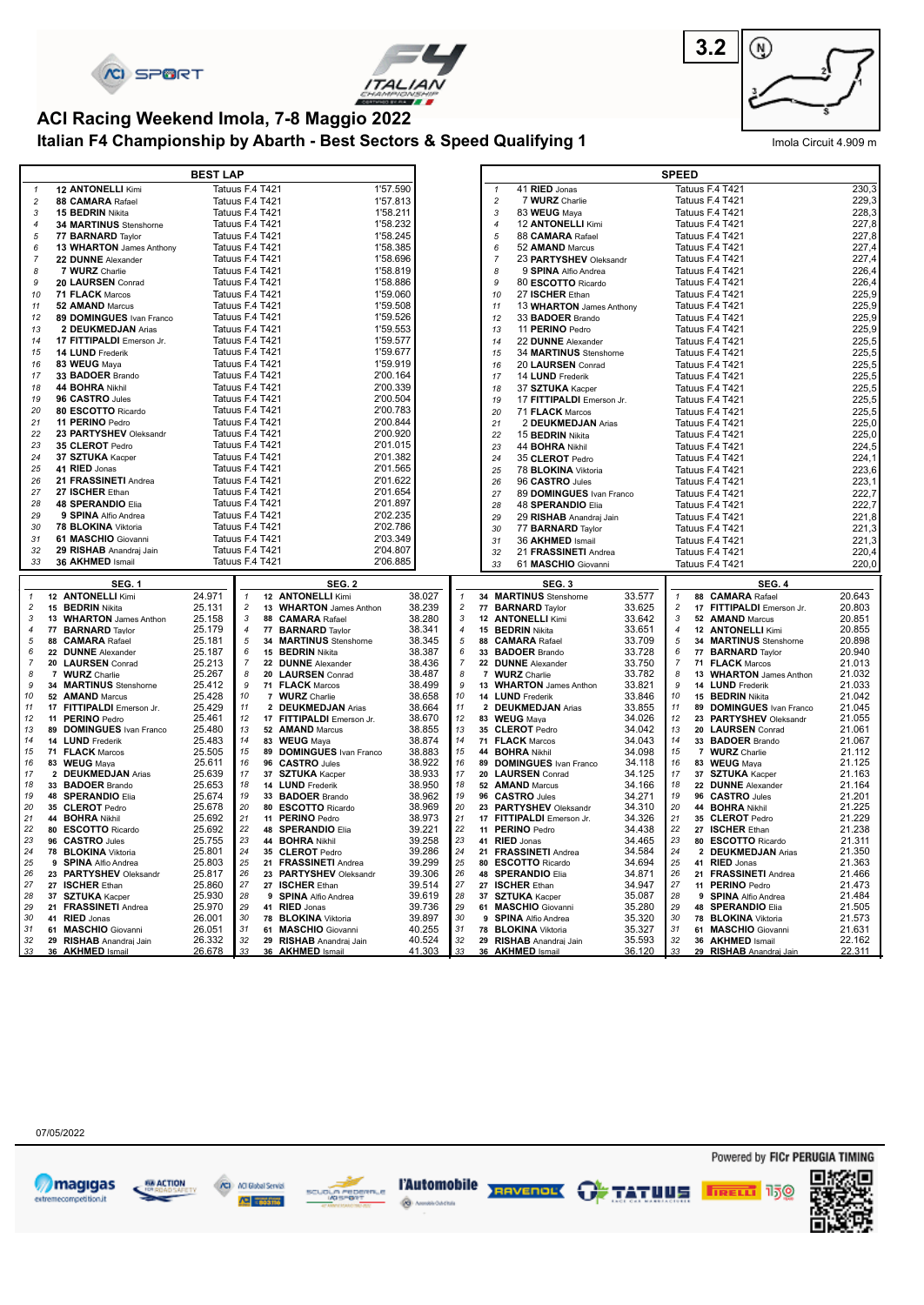



### **Italian F4 Championship by Abarth - Ideal Time Qualifying 1 ACI Racing Weekend Imola, 7-8 Maggio 2022**



Imola Circuit 4.909 m

|    |                                |                 |                    |                    |                    |                    |                                  |              | 1/2   |
|----|--------------------------------|-----------------|--------------------|--------------------|--------------------|--------------------|----------------------------------|--------------|-------|
|    | No. Driver                     | Car             | Seg. 1             | Seg. 2             | Seg. 3             | Seg. 4             | <b>Ideal Time</b>                |              |       |
|    | 1 12 <b>ANTONELLI</b> K. (ITA) | Tatuus F.4 T421 | Diff. 1<br>24.971  | Diff. 2<br>38.027  | Diff. 3<br>33.642  | Diff. 4<br>20.855  | Best Lap Pos.<br>1'57.495        |              | Diff. |
|    | 2 88 CAMARA R. (BRA)           | Tatuus F.4 T421 | $+0.056$<br>25.181 | $+0.028$<br>38.280 | 33.709             | $+0.011$<br>20.643 | 1'57.590<br>1'57.813             | $\mathbf{1}$ | 0.095 |
|    | 3 77 BARNARD T. (GBR)          | Tatuus F.4 T421 | 25.179<br>$+0.114$ | 38.341             | 33.625<br>$+0.046$ | 20.940             | 1'57.813<br>1'58.085<br>1'58.245 | 2<br>5       | 0.160 |
|    | 4 15 BEDRIN N.                 | Tatuus F.4 T421 | 25.131             | 38.387             | 33.651             | 21.042             | 1'58.211                         | 3            |       |
|    | 5 34 MARTINUS S. (NOR)         | Tatuus F.4 T421 | 25.412             | 38.345             | 33.577             | 20.898             | 1'58.211<br>1'58.232<br>1'58.232 | 4            |       |
|    | 6 13 WHARTON J. (AUS)          | Tatuus F.4 T421 | 25.158             | 38.239             | 33.821<br>$+0.005$ | 21.032<br>$+0.130$ | 1'58.250<br>1'58.385             | 6            | 0.135 |
| 7  | 22 DUNNE A. (IRL)              | Tatuus F.4 T421 | 25.187             | 38.436             | 33.750<br>$+0.159$ | 21.164             | 1'58.537<br>1'58.696             | $7^{\circ}$  | 0.159 |
| 8  | 7 WURZ C. (AUT)                | Tatuus F.4 T421 | 25.267             | 38.658             | 33.782             | 21.112             | 1'58.819<br>1'58.819             | 8            |       |
| 9  | 20 LAURSEN C. (DEN)            | Tatuus F.4 T421 | 25.213             | 38.487             | 34.125             | 21.061             | 1'58.886<br>1'58.886             | 9            |       |
|    | 10 71 FLACK M. (AUS)           | Tatuus F.4 T421 | 25.505             | 38.499             | 34.043             | 21.013             | 1'59.060<br>1'59.060             | 10           |       |
| 11 | 17 FITTIPALDI E. (BRA)         | Tatuus F.4 T421 | 25.429<br>$+0.074$ | 38.670             | 34.326<br>$+0.004$ | 20.803<br>$+0.271$ | 1'59.228<br>1'59.577             | 14           | 0.349 |
| 12 | 52 AMAND M. (FIN)              | Tatuus F.4 T421 | 25.428             | 38.855<br>$+0.007$ | 34.166<br>$+0.201$ | 20.851             | 1'59.300<br>1'59.508             | 11           | 0.208 |
| 13 | <b>14 LUND F. (DEN)</b>        | Tatuus F.4 T421 | 25.483             | 38.950<br>$+0.034$ | 33.846             | 21.033<br>$+0.331$ | 1'59.312<br>1'59.677             | 15           | 0.365 |
| 14 | 33 BADOER B. (ITA)             | Tatuus F.4 T421 | 25.653<br>$+0.130$ | 38.962             | 33.728<br>$+0.451$ | 21.067<br>$+0.173$ | 1'59.410<br>2'00.164             | 17           | 0.754 |
| 15 | 2 DEUKMEDJAN A. (USA)          | Tatuus F.4 T421 | 25.639             | 38.664             | 33.855             | 21.350<br>$+0.045$ | 1'59.508<br>1'59.553             | 13           | 0.045 |
| 16 | 89 DOMINGUES I. (POR)          | Tatuus F.4 T421 | 25.480             | 38.883             | 34.118             | 21.045             | 1'59.526<br>1'59.526             | 12           |       |
| 17 | 83 WEUG M. (NLD)               | Tatuus F.4 T421 | 25.611<br>$+0.136$ | 38.874             | 34.026<br>$+0.147$ | 21.125             | 1'59.636<br>1'59.919             | 16           | 0.283 |
| 18 | 96 CASTRO J. (BEL)             | Tatuus F.4 T421 | 25.755             | 38.922             | 34.271<br>$+0.055$ | 21.201<br>$+0.300$ | 2'00.149<br>2'00.504             | 19           | 0.355 |
| 19 | 35 CLEROT P. (BRA)             | Tatuus F.4 T421 | 25.678<br>$+0.092$ | 39.286             | 34.042<br>$+0.688$ | 21.229             | 2'00.235<br>2'01.015             | 23           | 0.780 |
| 20 | 44 BOHRA N. (USA)              | Tatuus F.4 T421 | 25.692             | 39.258<br>$+0.038$ | 34.098             | 21.225<br>$+0.028$ | 2'00.273<br>2'00.339             | 18           | 0.066 |
|    | 21 11 PERINO P. (POR)          | Tatuus F.4 T421 | 25.461<br>$+0.187$ | 38.973<br>$+0.144$ | 34.438             | 21.473<br>$+0.168$ | 2'00.345<br>2'00.844             | 21           | 0.499 |
|    | 22 23 PARTYSHEV O. (UKR)       | Tatuus F.4 T421 | 25.817<br>$+0.151$ | 39.306             | 34.310<br>$+0.281$ | 21.055             | 2'00.488<br>2'00.920             | 22           | 0.432 |
|    | 23 80 ESCOTTO R. (MEX)         | Tatuus F.4 T421 | 25.692<br>$+0.069$ | 38.969             | 34.694             | 21.311<br>$+0.048$ | 2'00.666<br>2'00.783             | 20           | 0.117 |
|    | 24 37 SZTUKA K. (POL)          | Tatuus F.4 T421 | 25.930             | 38.933             | 35.087<br>$+0.012$ | 21.163<br>$+0.257$ | 2'01.113<br>2'01.382             | 24           | 0.269 |
|    | 25 48 SPERANDIO E. (CHE)       | Tatuus F.4 T421 | 25.674             | 39.221<br>$+0.626$ | 34.871             | 21.505             | 2'01.271<br>2'01.897             | 28           | 0.626 |
|    | 26 21 FRASSINETI A. (ITA)      | Tatuus F.4 T421 | 25.970             | 39.299<br>$+0.303$ | 34.584             | 21.466             | 2'01.319<br>2'01.622             | 26           | 0.303 |
|    | 27 27 ISCHER E. (CHE)          | Tatuus F.4 T421 | 25.860             | 39.514<br>$+0.095$ | 34.947             | 21.238             | 2'01.559<br>2'01.654             | 27           | 0.095 |
|    | 28 <b>41 RIED</b> J. (DEU)     | Tatuus F.4 T421 | 26.001             | 39.736             | 34.465             | 21.363             | 2'01.565<br>2'01.565             | 25           |       |
| 29 | <b>9 SPINA A. (ITA)</b>        | Tatuus F.4 T421 | 25.803             | 39.619             | 35.320<br>$+0.009$ | 21.484             | 2'02.226<br>2'02.235             | 29           | 0.009 |
|    | 30 78 BLOKINA V.               | Tatuus F.4 T421 | 25.801<br>$+0.175$ | 39.897<br>$+0.013$ | 35.327             | 21.573             | 2'02.598<br>2'02.786             | 30           | 0.188 |
|    | 31 61 MASCHIO G. (ITA)         | Tatuus F.4 T421 | 26.051             | 40.255             | 35.280             | 21.631<br>$+0.132$ | 2'03.217<br>2'03.349             | 31           | 0.132 |
|    | 32 29 RISHAB A. (SGP)          | Tatuus F.4 T421 | 26.332             | 40.524             | 35.593             | 22.311<br>$+0.047$ | 2'04.760<br>2'04.807             | 32           | 0.047 |
|    | 33 36 AKHMED I. (UZB)          | Tatuus F.4 T421 | 26.678<br>$+0.263$ | 41.303             | 36.120             | 22.162<br>$+0.359$ | 2'06.263<br>2'06.885             | 33           | 0.622 |
|    |                                |                 |                    |                    |                    |                    |                                  |              |       |

07/05/2022











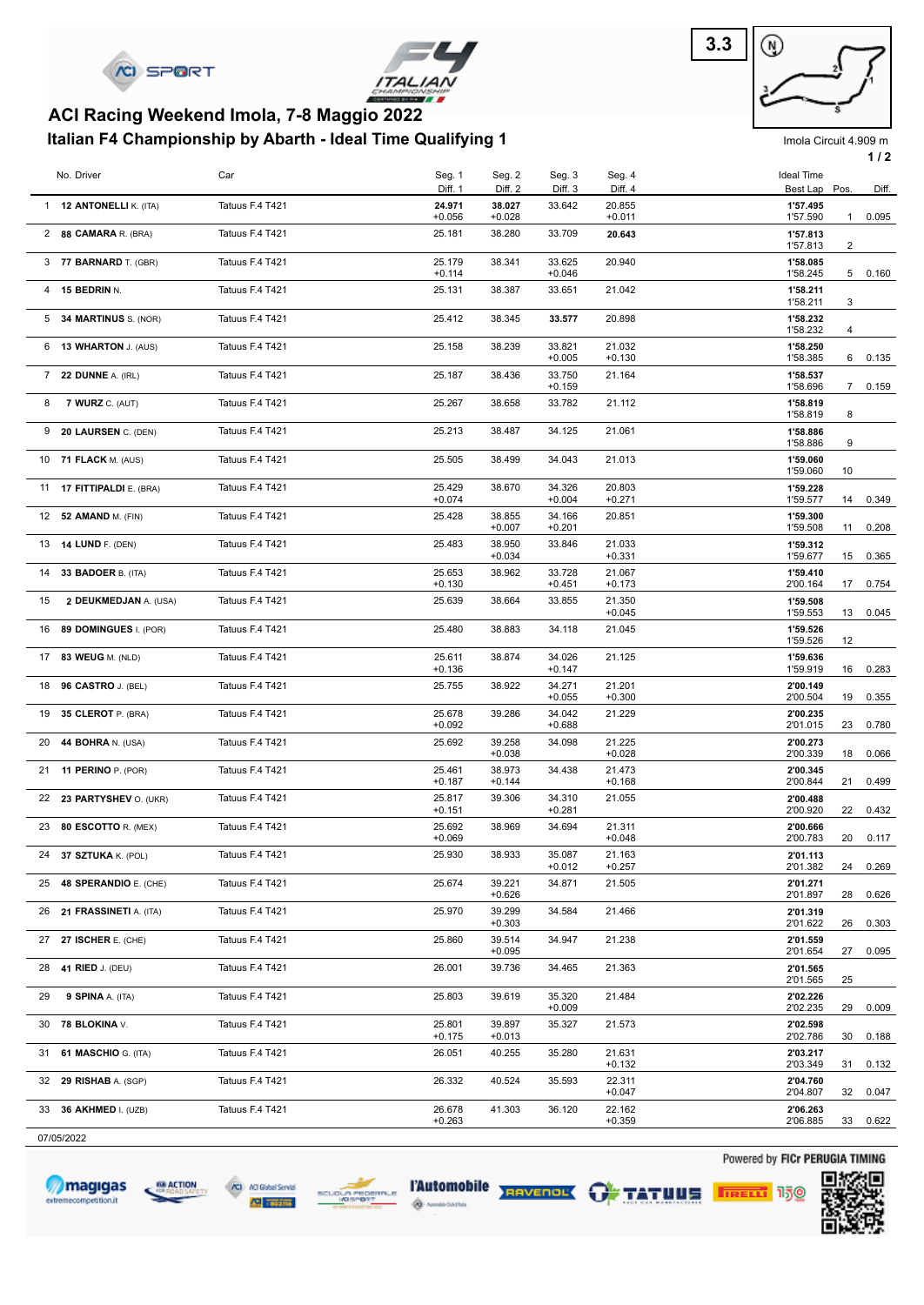





Imola Circuit 4.909 m

### **Italian F4 Championship by Abarth - Ideal Time Qualifying 1 ACI Racing Weekend Imola, 7-8 Maggio 2022**

|            |                           |         |         |         |         | 2/2                    |
|------------|---------------------------|---------|---------|---------|---------|------------------------|
| No. Driver | Car                       | Seg. 1  | Seg. 2  | Seg. 3  | Seg. 4  | <b>Ideal Time</b>      |
|            |                           | Diff. 1 | Diff. 2 | Diff. 3 | Diff. 4 | Diff.<br>Best Lap Pos. |
|            | <b>Overall Ideal Time</b> | 24.971  | 38.027  | 33.577  | 20.643  | 1'57.218               |

07/05/2022









ه چ owma



**TAutomobile REAVERENT GA TATULE FREED 150** 

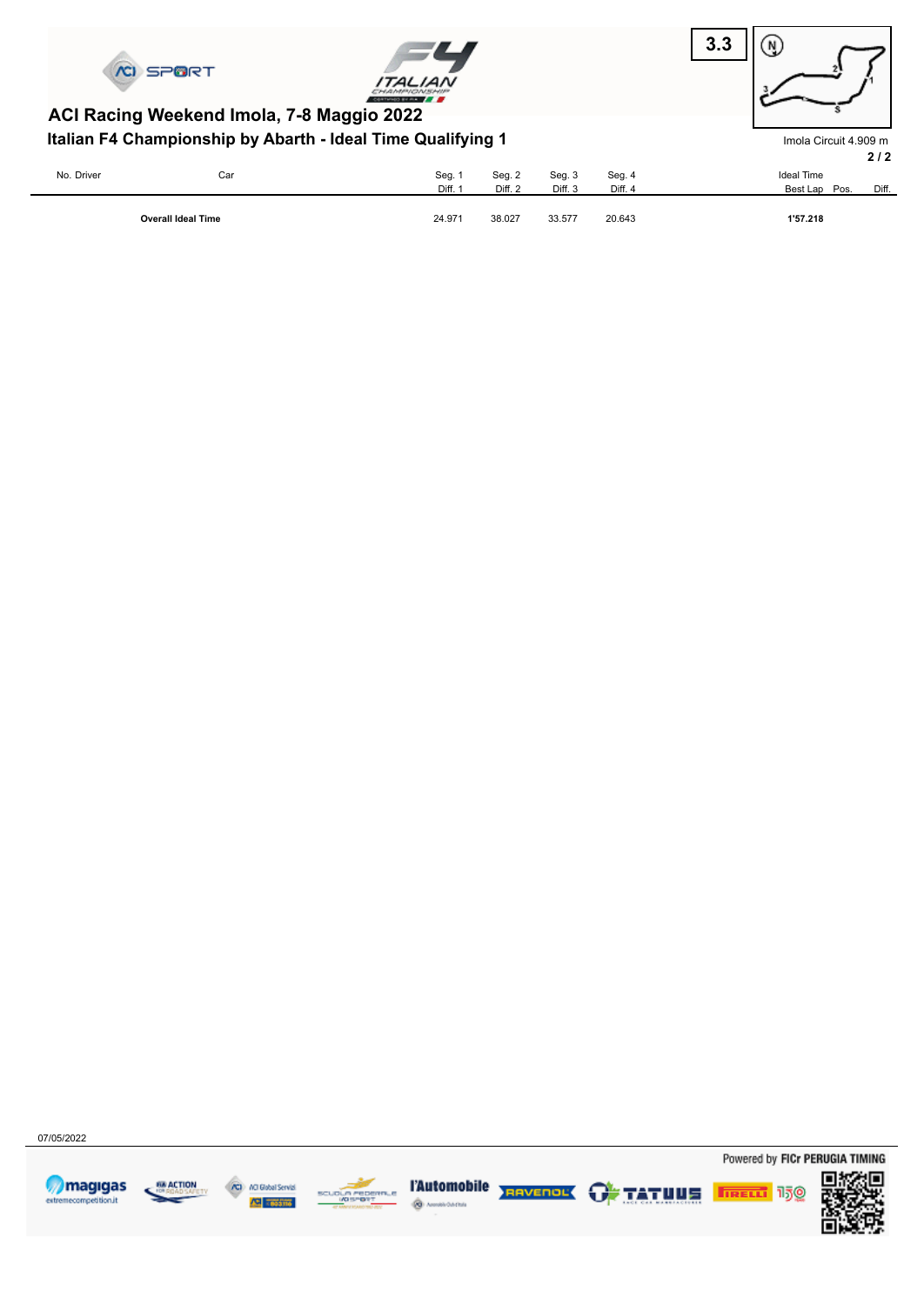





#### **Italian F4 Championship by Abarth - Chronological Analysis Qualifying 1 ACI Racing Weekend Imola, 7-8 Maggio 2022**

| Imola Circuit 4.909 m |
|-----------------------|
|-----------------------|

|     |        |        |                            |        |           |       |             |                       |        |        |                       |        |          |       | 1/3         |
|-----|--------|--------|----------------------------|--------|-----------|-------|-------------|-----------------------|--------|--------|-----------------------|--------|----------|-------|-------------|
|     |        |        | 2 A. DEUKMEDJAN (1'59.553) |        |           |       |             |                       |        |        | 14 F. LUND (1'59.677) |        |          |       |             |
| Lap | Seg.1  | Seg.2  | Seg.3                      | Seg.4  | Lap Time  | km/h  | Local Time  | Lap                   | Seg.1  | Seg.2  | Seg.3                 | Seg.4  | Lap Time | km/h  | Local Time  |
|     |        | 43.669 | 37.262                     | 22.297 |           | 147.7 | 9:02'29.373 |                       |        | 46.275 | 38.810                | 22.655 |          | 130,9 | 9:02'44.099 |
|     | 26.509 | 40.072 | 35.152                     | 21.590 | 2'03.323  | 219,1 | 9:04'32.696 | $\overline{2}$        | 27,027 | 41.958 | 36.133                | 22.391 | 2'07.509 | 216,9 | 9:04'51.608 |
| 3   | 26.118 | 39.800 | 35.147                     | 21.444 | 2'02.509  | 225.0 | 9:06'35.205 | 3                     | 26.155 | 40.220 | 34.850                | 21.647 | 2'02.872 | 225.0 | 9:06'54.480 |
| 4   | 25.882 | 39,270 | 34.233                     | 21.474 | 2'00.859  | 221.8 | 9:08'36.064 | $\boldsymbol{\Delta}$ | 25.954 | 39.666 | 34.707                | 21.304 | 2'01.631 | 222,7 | 9:08'56.111 |
| 5   | 25.819 | 39.386 | 34.301                     | 21.279 | 2'00.785C | 223.1 | 9:10'36.849 | 5                     | 25.899 | 38.950 | 34.451                | 21.123 | 2'00.423 | 224.5 | 9:10'56.534 |
| 6   | 25.676 | 39.114 | 34.336                     | 21.358 | 2'00.484  | 222.2 | 9:12'37.333 | 6                     | 25.576 | 39.174 | 34.437                | 21.050 | 2'00.237 | 225,0 | 9:12'56.771 |
|     | 25.646 | 39.007 | 34.706                     | 21.350 | 2'00.709  | 223,1 | 9:14'38.042 |                       | 25.534 | 39.040 | 34.203                | 21.033 | 1'59.810 | 225,5 | 9:14'56.581 |
| 8   | 25.639 | 38.664 | 33.855                     | 21.395 | 1'59.553  | 222,2 | 9:16'37.595 | 8                     | 25.483 | 38.984 | 33.846                | 21.364 | 1'59.677 | 225,5 | 9:16'56.258 |

|     | 7 C. WURZ (1'58.819) |        |        |        |          |       |             |               |        |        | 15 N. BEDRIN (1'58.211) |        |           |       |             |
|-----|----------------------|--------|--------|--------|----------|-------|-------------|---------------|--------|--------|-------------------------|--------|-----------|-------|-------------|
| Lap | Seg.1                | Seg.2  | Seg.3  | Seg.4  | Lap Time | km/h  | Local Time  | Lap           | Seg.1  | Seg.2  | Seg.3                   | Seg.4  | Lap Time  | km/h  | Local Time  |
|     |                      | 41.982 | 35,900 | 22.829 |          | 159.8 | 9:02'45.278 |               |        |        |                         |        |           |       | 9:01'28.458 |
|     | 26.784               | 41.598 | 35.399 | 22.075 | 2'05.856 | 226.9 | 9:04'51.134 | $\mathcal{P}$ | 48.444 | 45.791 | 37.731                  | 22.689 | 2'34.655P | 122.9 | 9:04'03.113 |
|     | 26.123               | 39.302 | 35.238 | 21.759 | 2'02.422 | 225.5 | 9:06'53.556 | 3             | 26.772 | 40.307 | 34.990                  | 21.427 | 2'03.496  | 216.4 | 9:06'06.609 |
|     | 25.937               | 39.321 | 34.883 | 21.564 | 2'01.705 | 226.9 | 9:08'55.261 | 4             | 26.868 | 38.855 | 34.212                  | 21.312 | 2'01.247  | 221.3 | 9:08'07.856 |
| 5   | 25.895               | 38.879 | 34.598 | 21.207 | 2'00.579 | 228.3 | 9:10'55.840 | 5             | 25.677 | 38.916 | 33.861                  | 21.055 | 1'59.509  | 220,0 | 9:10'07.365 |
|     | 25.577               | 39.010 | 34.331 | 21.222 | 2'00.140 | 229.3 | 9:12'55.980 | 6             | 25.488 | 38.592 | 33.950                  | 21.345 | 1'59.375  | 220.0 | 9:12'06.740 |
|     | 25.309               | 38.849 | 34.114 | 21.423 | 1'59.695 | 229.3 | 9:14'55.675 |               | 25.392 | 38.504 | 33.905                  | 21.171 | 1'58.972  | 220.9 | 9:14'05.712 |
| 8   | 25.267               | 38.658 | 33.782 | 21.112 | 1'58.819 | 226,4 | 9:16'54.494 |               | 25.131 | 38.387 | 33.651                  | 21.042 | 1'58.211  | 225.0 | 9:16'03.923 |

|     | 9 A. SPINA (2'02.235) |        |        |        |          |       |             | 17 E. FITTIPALDI (1'59.577) |        |        |        |        |          |       |             |
|-----|-----------------------|--------|--------|--------|----------|-------|-------------|-----------------------------|--------|--------|--------|--------|----------|-------|-------------|
| Lap | Seg.1                 | Seg.2  | Seg.3  | Seg.4  | Lap Time | km/h  | Local Time  | Lap                         | Seg.1  | Seg.2  | Seg.3  | Seg.4  | Lap Time | km/h  | Local Time  |
|     |                       | 41.879 | 36.845 | 22.909 |          | 149.8 | 9:02'50.568 |                             |        | 44.427 | 40.321 | 22.491 |          | 142.5 | 9:02'32.651 |
|     | 27.022                | 40.071 | 36,010 | 21.625 | 2'04.728 | 221.8 | 9:04'55.296 |                             | 26.793 | 40.102 | 36.607 | 21.676 | 2'05.178 | 215.6 | 9:04'37.829 |
|     | 26.103                | 40.147 | 35.320 | 21.883 | 2'03.453 | 226.4 | 9:06'58.749 |                             | 26.048 | 39.336 | 34.936 | 21.347 | 2'01.667 | 221.8 | 9:06'39.496 |
|     | 26.589                | 40.485 | 35.431 | 21.825 | 2'04.330 | 225.0 | 9:09'03.079 |                             | 25.791 | 39.098 | 34.830 | 21.290 | 2'01.009 | 222.7 | 9:08'40.505 |
|     | 25.804                | 39.863 | 35.337 | 21.587 | 2'02.591 | 223.6 | 9:11'05.670 |                             | 25.669 | 38.878 | 34.706 | 21.239 | 2'00.492 | 222.2 | 9:10'40.997 |
|     | 25.803                | 39.619 | 35.329 | 21.484 | 2'02.235 | 222.7 | 9:13'07.905 | 6                           | 25.429 | 38.909 | 35.121 | 21.332 | 2'00.791 | 224.1 | 9:12'41.788 |
|     |                       |        |        |        |          |       |             |                             | 25.503 | 38.670 | 34.330 | 21.074 | 1'59.577 | 225.0 | 9:14'41.365 |

| 11 P. PERINO (2'00.844) |        |        |                            |        |          |       |             | ×                     | 25.596 | 39.558 | 34.326                   | 20.803 | 2'00.283  | 225.5 | 9:16'41.648 |
|-------------------------|--------|--------|----------------------------|--------|----------|-------|-------------|-----------------------|--------|--------|--------------------------|--------|-----------|-------|-------------|
| Lap                     | Seg.1  | Seg.2  | Seg.3                      | Seg.4  | Lap Time | km/h  | Local Time  |                       |        |        |                          |        |           |       |             |
|                         |        | 43.110 | 38.341                     | 22.704 |          | 144.8 | 9:02'33.612 |                       |        |        | 20 C. LAURSEN (1'58.886) |        |           |       |             |
|                         | 26.683 | 40.545 | 36.216                     | 21.751 | 2'05.195 | 225.0 | 9:04'38.807 | Lap                   | Seg.1  | Seg.2  | Seg.3                    | Seg.4  | Lap Time  | km/h  | Local Time  |
|                         | 26.015 | 39.962 | 35.144                     | 21.591 | 2'02.712 | 225.5 | 9:06'41.519 |                       |        |        |                          |        |           |       | 9:01'42.610 |
|                         | 25.804 | 39.091 | 34.761                     | 21.686 | 2'01.342 | 225.9 | 9:08'42.861 | $\mathcal{P}$         | 43.909 | 42.454 | 36.895                   | 22.234 | 2'25.492P | 156.3 | 9:04'08.102 |
|                         | 26.095 | 39.109 | 35.107                     | 21.473 | 2'01.784 | 222.2 | 9:10'44.645 | 3                     | 26.811 | 39.990 | 35.514                   | 21.718 | 2'04.033  | 220.9 | 9:06'12.135 |
|                         | 25.648 | 39.117 | 34.438                     | 21.641 | 2'00.844 | 225.0 | 9:12'45.489 | $\boldsymbol{\Delta}$ | 25.994 | 39.850 | 35.098                   | 21.389 | 2'02.331  | 224.5 | 9:08'14.466 |
|                         | 25.769 | 38.973 | 34.724                     | 21.499 | 2'00.965 | 225.0 | 9:14'46.454 | -5                    | 25.903 | 44.100 | 35.291                   | 21.336 | 2'06.630  | 225.5 | 9:10'21.096 |
|                         |        |        |                            |        |          |       |             | 6                     | 25.732 | 39.036 | 34.632                   | 21.224 | 2'00.624  | 223,6 | 9:12'21.720 |
|                         |        |        | 40 IZ ANTONELLI (4157-500) |        |          |       |             |                       | 25.460 | 39.042 | 34.312                   | 21.061 | 1'59.875  | 223.6 | 9:14'21.595 |

|     | 12 K. ANTONELLI (1'57.590) |        |        |        |          |       |             |               | $-0.700$ | $\mathsf{v}\mathsf{v}.\mathsf{v}\mathsf{u}$ | <b>VT.VIL</b>               | -      | .        | ----  | $V \cdot 1 T = 1.000$ |
|-----|----------------------------|--------|--------|--------|----------|-------|-------------|---------------|----------|---------------------------------------------|-----------------------------|--------|----------|-------|-----------------------|
| Lap | Seg.1                      | Seg.2  | Seg.3  | Seg.4  | Lap Time | km/h  | Local Time  | 8             | 25.213   | 38.487                                      | 34.125                      | 21.061 | 1'58.886 | 224,1 | 9:16'20.481           |
|     |                            | 42.755 | 38.117 | 21.725 |          | 147.7 | 9:02'42.757 |               |          |                                             |                             |        |          |       |                       |
|     | 26.339                     | 39.159 | 34.824 | 21.355 | 2'01.677 | 222.7 | 9:04'44.434 |               |          |                                             | 21 A. FRASSINETI (2'01.622) |        |          |       |                       |
|     | 25.500                     | 38.859 | 34.407 | 20.855 | 1'59.621 | 225.5 | 9:06'44.055 | Lap           | Seg.1    | Seg.2                                       | Seg.3                       | Seg.4  | Lap Time | km/h  | Local Time            |
|     | 25.255                     | 38.337 | 34.086 | 21.139 | 1'58.817 | 227.8 | 9:08'42.872 |               |          | 45.477                                      | 40.319                      | 23.176 |          | 142.9 | 9:03'21.423           |
|     | 25.191                     | 38.027 | 42.400 | 21.172 | 2'06.790 | 226.4 | 9:10'49.662 | $\mathcal{P}$ | 26.861   | 41.617                                      | 36.413                      | 22.330 | 2'07.221 | 216.4 | 9:05'28.644           |
| 6   | 25.178                     | 38.217 | 35.359 | 21.439 | 2'00.193 | 225.9 | 9:12'49.855 | 3             | 26.833   | 40.680                                      | 37.473                      | 22.047 | 2'07.033 | 217.3 | 9:07'35.677           |
|     | 25.027                     | 38.055 | 33.642 | 20.866 | 1'57.590 | 225.9 | 9:14'47.445 | 4             | 26.016   | 39.787                                      | 35.442                      | 21.840 | 2'03.085 | 218.6 | 9:09'38.762           |
|     |                            |        |        |        |          |       |             |               | 26.760   | 39.583                                      | 35.138                      | 21.564 | 2'03.045 | 214.7 | 9:11'41.807           |
|     |                            |        |        |        |          |       |             |               | 25.970   | 39.602                                      | 34.584                      | 21.466 | 2'01.622 | 220.4 | 9:13'43.429           |

|     |        |        | 13 J. WHARTON (1'58.385) |        |           |       |             |               | 20.JI U | JJ.UUZ | -----  | 41.400                 | A U I.UAA | 220.4 | <u>J. IU TU.TAJ</u> |
|-----|--------|--------|--------------------------|--------|-----------|-------|-------------|---------------|---------|--------|--------|------------------------|-----------|-------|---------------------|
| Lap | Seg.1  | Seg.2  | Seg.3                    | Seg.4  | Lap Time  | km/h  | Local Time  |               | 26.737  | 39.299 | 34.706 | 21.624                 | 2'02.366  | 220,4 | 9:15'45.795         |
|     |        |        |                          |        |           |       | 9:01'52.255 |               |         |        |        |                        |           |       |                     |
|     | 44.103 | 42.013 | 35.825                   | 21.775 | 2'23.716P | 153.8 | 9:04'15.971 |               |         |        |        | 22 A. DUNNE (1'58.696) |           |       |                     |
|     | 26.392 | 39.661 | 34.550                   | 21.273 | 2'01.876  | 221.8 | 9:06'17.847 | Lap           | Seg.1   | Seg.2  | Seg.3  | Sea.4                  | Lap Time  | km/h  | Local Time          |
| 4   | 25.878 | 38.787 | 34.504                   | 21.216 | 2'00.385  | 225.0 | 9:08'18.232 |               |         | 46.162 | 41.679 | 2'33.116               |           | 126.8 | 9:04'54.745         |
| 5   | 25.479 | 38.641 | 33.821                   | 21.068 | 1'59.009  | 221.3 | 9:10'17.241 | $\mathcal{P}$ | 42.239  | 39.778 | 34.627 | 21.989                 | 2'18.633P | 158.4 | 9:07'13.378         |
| 6.  | 25.226 | 38.318 | 33.897                   | 21.032 | 1'58.473  | 225.9 | 9:12'15.714 | 3             | 25.734  | 38.719 | 34.129 | 21.475                 | 2'00.057  | 224.1 | 9:09'13.435         |
|     | 33.631 | 48.255 | 36.193                   | 21.113 | 2'19.192  | 156.7 | 9:14'34.906 |               | 25.381  | 38.492 | 33.750 | 21.223                 | 1'58.846  | 224.5 | 9:11'12.281         |
| 8   | 25.158 | 38.239 | 33.826                   | 21.162 | 1'58.385  | 222.7 | 9:16'33.291 | 5             | 25.266  | 38.456 | 34.357 | 21.404                 | 1'59.483  | 225.0 | 9:13'11.764         |
|     |        |        |                          |        |           |       |             |               | 25.187  | 38.436 | 33.909 | 21.164                 | 1'58.696  | 225.5 | 9:15'10.460         |

07/05/2022  $P =$  Pits In/Out - C = Lap Time Cancelled













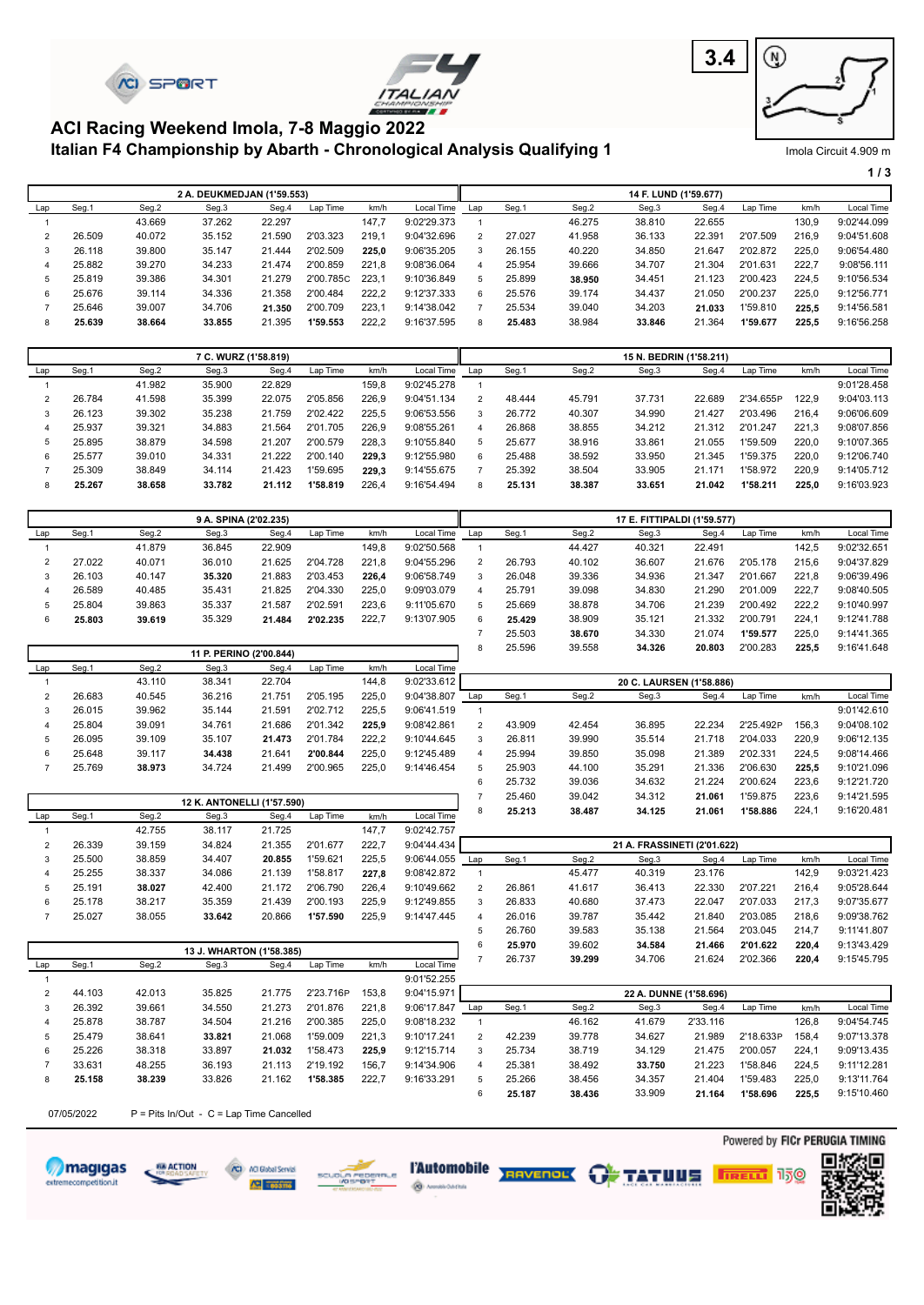





Imola Circuit 4.909 m

**2 / 3**

#### **Italian F4 Championship by Abarth - Chronological Analysis Qualifying 1 ACI Racing Weekend Imola, 7-8 Maggio 2022**

 25.914 **39.514** 35.451 21.498 2'02.377 **225,9** 9:13'18.609  **25.860** 39.609 **34.947 21.238 2'01.654** 225,5 9:15'20.263

|                |        |        |                            |        |          |       |             |                | 25.678 | 39.589 | 34.042                  | 21.739   | 2'01.048  | 224,1 | 9:15'10.015 |
|----------------|--------|--------|----------------------------|--------|----------|-------|-------------|----------------|--------|--------|-------------------------|----------|-----------|-------|-------------|
|                |        |        | 23 O. PARTYSHEV (2'00.920) |        |          |       |             |                |        |        |                         |          |           |       |             |
| Lap            | Seg.1  | Seg.2  | Seg.3                      | Seg.4  | Lap Time | km/h  | Local Time  |                |        |        | 36 I. AKHMED (2'06.885) |          |           |       |             |
|                |        | 45.448 | 40.060                     | 22.589 |          | 147,3 | 9:03'07.388 | Lap            | Seg.1  | Seg.2  | Seg.3                   | Seg.4    | Lap Time  | km/h  | Local Time  |
| 2              | 27.354 | 41.372 | 35.889                     | 21.754 | 2'06.369 | 219,5 | 9:05'13.757 |                |        |        |                         |          |           |       | 9:01'20.946 |
| 3              | 26.616 | 40.630 | 35.787                     | 21.683 | 2'04.716 | 224.5 | 9:07'18.473 | $\overline{2}$ | 48.059 | 46.063 | 39.486                  | 23.263   | 2'36.871P | 152,8 | 9:03'57.817 |
| 4              | 26.811 | 40.549 | 35.447                     | 21.462 | 2'04.269 | 223,1 | 9:09'22.742 | 3              | 28.226 | 42.449 | 38.973                  | 22.307   | 2'11.955  | 207,3 | 9:06'09.772 |
| 5              | 26.187 | 40.236 | 34.573                     | 21.246 | 2'02.242 | 227.4 | 9:11'24.984 | 4              | 26.678 | 42.650 | 36.640                  | 22.420   | 2'08.388  | 220,9 | 9:08'18.160 |
| 6              | 25.817 | 39.579 | 34.310                     | 21.248 | 2'00.954 | 227,4 | 9:13'25.938 | 5              | 26.813 | 41.420 | 36.197                  | 22.477   | 2'06.907  | 213,4 | 9:10'25.067 |
|                | 25.968 | 39.306 | 34.591                     | 21.055 | 2'00.920 | 226,9 | 9:15'26.858 | 6              | 26.941 | 41.303 | 36.120                  | 22.521   | 2'06.885  | 220,4 | 9:12'31.952 |
|                |        |        |                            |        |          |       |             | 7              | 27.002 | 41.738 | 37.297                  | 22.162   | 2'08.199  | 216,0 | 9:14'40.151 |
|                |        |        | 27 E. ISCHER (2'01.654)    |        |          |       |             | 8              | 27.874 | 41.560 | 36.511                  | 22.233   | 2'08.178  | 221,3 | 9:16'48.329 |
| Lap            | Seg.1  | Seg.2  | Seg.3                      | Seg.4  | Lap Time | km/h  | Local Time  |                |        |        |                         |          |           |       |             |
|                |        | 45.695 | 38.890                     | 22.923 |          | 128,6 | 9:02'42.797 |                |        |        | 37 K. SZTUKA (2'01.382) |          |           |       |             |
| $\overline{2}$ | 27.608 | 44.158 | 36.867                     | 22.301 | 2'10.934 | 210.1 | 9:04'53.731 | Lap            | Seg.1  | Seg.2  | Seg.3                   | Seg.4    | Lap Time  | km/h  | Local Time  |
| 3              | 27.342 | 42.002 | 36.617                     | 22.429 | 2'08.390 | 224,1 | 9:07'02.121 |                |        | 47.928 | 41.761                  | 25.079   |           | 120,1 | 9:02'49.269 |
| 4              | 26.410 | 40.824 | 36.348                     | 21.717 | 2'05.299 | 224,1 | 9:09'07.420 | $\overline{2}$ | 29.117 | 43.423 | 38.131                  | 23.063   | 2'13.734  | 186,5 | 9:05'03.003 |
| 5              | 26.158 | 45.313 | 35.195                     | 22.146 | 2'08.812 | 225.9 | 9:11'16.232 | 3              | 27.931 | 42.602 | 36.517                  | 2'23.056 | 4'10.106P | 202,6 | 9:09'13.109 |

|                |          |        |                         |        |           |       |             | 6             | 25.930 | 38.933 | 35.099                | 21.420 | 2'01.382 | 225.5 | 9:15'41.425 |
|----------------|----------|--------|-------------------------|--------|-----------|-------|-------------|---------------|--------|--------|-----------------------|--------|----------|-------|-------------|
|                |          |        | 29 A. RISHAB (2'04.807) |        |           |       |             |               |        |        |                       |        |          |       |             |
| Lap            | Seg.1    | Seg.2  | Seg.3                   | Seg.4  | Lap Time  | km/h  | Local Time  |               |        |        | 41 J. RIED (2'01.565) |        |          |       |             |
|                |          |        |                         |        |           |       | 8:59'54.738 | Lap           | Seg.1  | Seg.2  | Seg.3                 | Seg.4  | Lap Time | km/h  | Local Time  |
| $\overline{2}$ | 1'43.206 | 47.392 | 40.235                  | 23.988 | 3'34.821P | 130.3 | 9:03'29.559 |               |        | 45.319 | 38.555                | 22.299 |          | 144.0 | 9:03'08.599 |
|                | 29.987   | 42.243 | 38.475                  | 22.751 | 2'13.456  | 218.2 | 9:05'43.015 | $\mathcal{P}$ | 27.342 | 40.970 | 35.825                | 21.493 | 2'05.630 | 209.3 | 9:05'14.229 |
| 4              | 26.834   | 41.674 | 36.317                  | 22.326 | 2'07.151  | 220.9 | 9:07'50.166 | 3             | 26.394 | 40.865 | 35.584                | 21.691 | 2'04.534 | 223.6 | 9:07'18.763 |
| 5              | 26.566   | 41.132 | 36.394                  | 26.022 | 2'10.114  | 221.8 | 9:10'00.280 |               | 26.274 | 40.317 | 35.027                | 21.461 | 2'03.079 | 230,3 | 9:09'21.842 |
| 6              | 26.725   | 41.145 | 36.146                  | 26.221 | 2'10.237  | 219.5 | 9:12'10.517 | 5             | 26.311 | 39.907 | 34.580                | 21.552 | 2'02.350 | 221.8 | 9:11'24.192 |
|                | 26.630   | 41.190 | 36.246                  | 22.311 | 2'06.377  | 215.6 | 9:14'16.894 | 6             | 26.001 | 39.736 | 34.465                | 21.363 | 2'01.565 | 221.8 | 9:13'25.757 |
| 8              | 26.332   | 40.524 | 35.593                  | 22.358 | 2'04.807  | 221.3 | 9:16'21.701 |               |        |        |                       |        |          |       |             |

|     |        |        |                         |        |          |       |             |                |        |        | 44 N. BOHRA (2'00.339) |        |          |       |             |
|-----|--------|--------|-------------------------|--------|----------|-------|-------------|----------------|--------|--------|------------------------|--------|----------|-------|-------------|
|     |        |        | 33 B. BADOER (2'00.164) |        |          |       |             | Lap            | Seg.1  | Seg.2  | Seg.3                  | Seg.4  | Lap Time | km/h  | Local Time  |
| Lap | Seg.1  | Seg.2  | Seg.3                   | Seg.4  | Lap Time | km/h  | Local Time  |                |        | 43.635 | 37.286                 | 22.346 |          | 151.5 | 9:02'31.423 |
|     |        | 42.955 | 37.203                  | 22.679 |          | 149.4 | 9:02'27.184 | 2              | 26.520 | 40.193 | 49.990                 | 21.826 | 2'18.529 | 222.7 | 9:04'49.952 |
| 2   | 27.091 | 40.279 | 35.646                  | 21.790 | 2'04.806 | 220.0 | 9:04'31.990 | 3              | 26.000 | 39.928 | 35.381                 | 21.560 | 2'02.869 | 224,5 | 9:06'52.821 |
|     | 26.415 | 40.060 | 36.271                  | 21.545 | 2'04.291 | 222.7 | 9:06'36.281 | $\overline{a}$ | 25.876 | 39.488 | 34.934                 | 21.329 | 2'01.627 | 223,1 | 9:08'54.448 |
| 4   | 26.220 | 39.686 | 34.631                  | 21.472 | 2'02.009 | 224.1 | 9:08'38.290 | 5              | 25.692 | 39.258 | 34.757                 | 21.261 | 2'00.968 | 223.1 | 9:10'55.416 |
| b.  | 25.932 | 39.480 | 34,370                  | 21.384 | 2'01.166 | 223.6 | 9:10'39.456 | 6              | 25.772 | 41.546 | 34.740                 | 21.228 | 2'03.286 | 224.5 | 9:12'58.702 |
| 6   | 25.653 | 39.322 | 34.610                  | 21.403 | 2'00.988 | 225,5 | 9:12'40.444 |                | 25.729 | 39.328 | 34.578                 | 21.225 | 2'00.860 | 224,5 | 9:14'59.562 |
|     | 25.783 | 38.962 | 34.179                  | 21.240 | 2'00.164 | 223.6 | 9:14'40.608 | 8              | 25.692 | 39.296 | 34.098                 | 21.253 | 2'00.339 | 223,6 | 9:16'59.901 |
|     | 26.226 | 39.266 | 33.728                  | 21.067 | 2'00.287 | 225.9 | 9:16'40.895 |                |        |        |                        |        |          |       |             |

|     |        |        |                           |        |          |       |             |                       |        |        | 48 E. SPERANDIO (2'01.897) |        |           |       |             |
|-----|--------|--------|---------------------------|--------|----------|-------|-------------|-----------------------|--------|--------|----------------------------|--------|-----------|-------|-------------|
|     |        |        | 34 S. MARTINUS (1'58.232) |        |          |       |             | Lap                   | Seg.1  | Seg.2  | Seg.3                      | Seg.4  | Lap Time  | km/h  | Local Time  |
| Lap | Seg.1  | Seg.2  | Seg.3                     | Seg.4  | Lap Time | km/h  | Local Time  |                       |        |        |                            |        |           |       | 9:01'45.904 |
|     |        | 42.675 | 36.616                    | 22.293 |          | 147.7 | 9:02'25.034 | $\overline{2}$        | 47.651 | 46.739 | 38.221                     | 22.810 | 2'35.421P | 120.1 | 9:04'21.325 |
|     | 26.983 | 40.301 | 35.296                    | 21.506 | 2'04.086 | 220.4 | 9:04'29.120 | 3                     | 27.471 | 41.722 | 36.337                     | 22.258 | 2'07.788  | 217.7 | 9:06'29.113 |
|     | 26.266 | 39.869 | 34.731                    | 21.220 | 2'02.086 | 223.6 | 9:06'31.206 | $\boldsymbol{\Delta}$ | 26.471 | 42.066 | 35.623                     | 21.890 | 2'06.050  | 218.2 | 9:08'35.163 |
|     | 25.921 | 39.664 | 34.362                    | 21.099 | 2'01.046 | 225.5 | 9:08'32.252 | 5                     | 26.019 | 40.633 | 35.011                     | 21.823 | 2'03.486  | 220.4 | 9:10'38.649 |
|     | 25.719 | 38.915 | 34.175                    | 20.919 | 1'59.728 | 224.5 | 9:10'31.980 | 6                     | 26.053 | 41.905 | 41.750                     | 22.428 | 2'12.136  | 222.7 | 9:12'50.785 |
| 6   | 25.489 | 38.659 | 34.354                    | 21.357 | 1'59.859 | 225.5 | 9:12'31.839 |                       | 25.674 | 39.847 | 34.871                     | 21.505 | 2'01.897  | 221.8 | 9:14'52.682 |
|     | 25.454 | 38.510 | 33.828                    | 20.923 | 1'58.715 | 224.5 | 9:14'30.554 | 8                     | 25.748 | 39.221 | 38.573                     | 21.582 | 2'05.124  | 221.3 | 9:16'57.806 |
|     | 25.412 | 38.345 | 33.577                    | 20.898 | 1'58.232 | 224.5 | 9:16'28.786 |                       |        |        |                            |        |           |       |             |

|        |        |                         |        |          |       |             |     |          |        | 52 M. AMAND (1'59.508) |        |           |       |             |
|--------|--------|-------------------------|--------|----------|-------|-------------|-----|----------|--------|------------------------|--------|-----------|-------|-------------|
|        |        | 35 P. CLEROT (2'01.015) |        |          |       |             | Lap | Seg.1    | Seg.2  | Seg.3                  | Seg.4  | Lap Time  | km/h  | Local Time  |
| Seg.1  | Seg.2  | Seg.3                   | Seg.4  | Lap Time | km/h  | Local Time  |     |          | 45,008 | 40.234                 | 23.755 |           | 157.7 | 9:02'36.074 |
|        | 42.657 | 36.268                  | 22.417 |          | 148.4 | 9:02'57.469 |     | 28.562   | 41.947 | 37.296                 | 22.343 | 2'10.148  | 194,2 | 9:04'46.222 |
| 26.385 | 40.169 | 35.858                  | 21.914 | 2'04.326 | 219.1 | 9:05'01.795 | 3   | 27.626   | 41.516 | 40.715                 | 22.202 | 2'12.059  | 224.5 | 9:06'58.281 |
| 26.163 | 39.550 | 34.804                  | 21.693 | 2'02.210 | 220.9 | 9:07'04.005 | 4   | 26,707   | 42.339 | 36.688                 | 40.968 | 2'26.702P | 227.4 | 9:09'24.983 |
| 26.089 | 39.697 | 35.385                  | 21.551 | 2'02.722 | 223.6 | 9:09'06.727 | 5   | 1'53.227 | 39.973 | 34.315                 | 21.185 | 3'28.700P | 159.5 | 9:12'53.683 |
| 25.876 | 39.350 | 34.659                  | 21.340 | 2'01.225 | 221.3 | 9:11'07.952 | 6   | 25.657   | 38.855 | 34.166                 | 21.263 | 1'59.941  | 224.5 | 9:14'53.624 |
| 25.770 | 39.286 | 34.730                  | 21.229 | 2'01.015 | 223.7 | 9:13'08.967 |     | 25.428   | 38.862 | 34.367                 | 20.851 | 1'59.508  | 225.9 | 9:16'53.132 |

07/05/2022  $P =$  Pits In/Out - C = Lap Time Cancelled







**@** *Medication* 





 44.318 41.627 37.165 21.474 2'24.584P 157,7 9:11'37.693 26.627 39.473 **35.087 21.163** 2'02.350 211,4 9:13'40.043



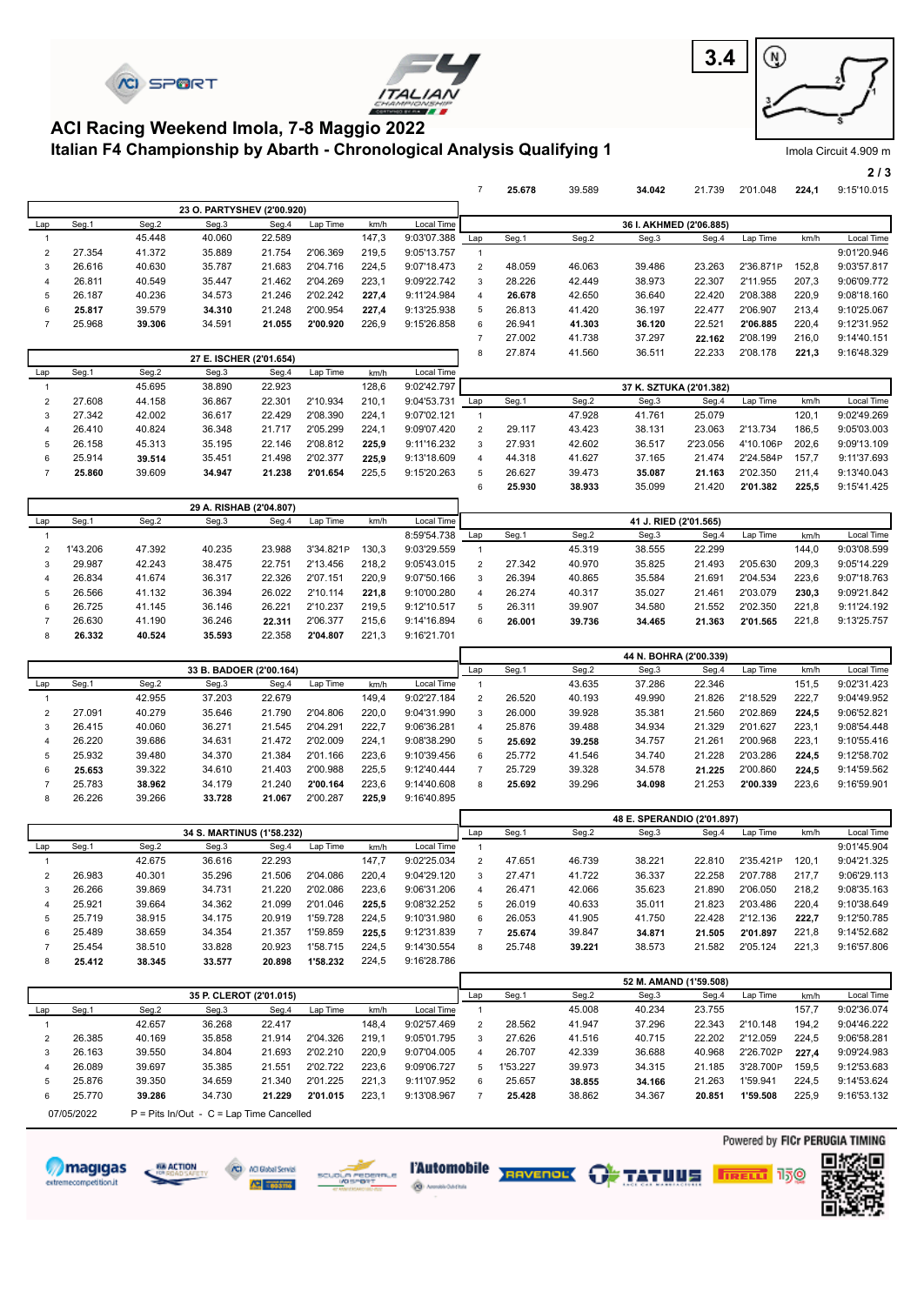





#### **Italian F4 Championship by Abarth - Chronological Analysis Qualifying 1 ACI Racing Weekend Imola, 7-8 Maggio 2022**

Imola Circuit 4.909 m

**3 / 3**

|                |        |        | 61 G. MASCHIO (2'03.349) |        |          |       |             |               |        |        | 88 R. CAMARA (1'57.813)    |        |           |       |             |
|----------------|--------|--------|--------------------------|--------|----------|-------|-------------|---------------|--------|--------|----------------------------|--------|-----------|-------|-------------|
| Lap            | Seg.1  | Seg.2  | Seg.3                    | Seg.4  | Lap Time | km/h  | Local Time  | Lap           | Seg.1  | Seg.2  | Seg.3                      | Seg.4  | Lap Time  | km/h  | Local Time  |
|                |        | 59.246 | 40.509                   | 23.269 |          | 151.0 | 9:03'30.510 |               |        |        |                            |        |           |       | 9:01'39.391 |
| $\overline{2}$ | 27.347 | 42.408 | 36.445                   | 22.532 | 2'08.732 | 216.4 | 9:05'39.242 | $\mathcal{P}$ | 44.677 | 41.517 | 36.561                     | 22.444 | 2'25.199P | 152.5 | 9:04'04.590 |
| 3              | 26.950 | 41.437 | 36.508                   | 22.083 | 2'06.978 | 218.2 | 9:07'46.220 | 3             | 26.247 | 39.836 | 34.912                     | 21.272 | 2'02.267  | 222,2 | 9:06'06.857 |
| 4              | 26.673 | 40.851 | 35.961                   | 26.690 | 2'10.175 | 219.1 | 9:09'56.395 | 4             | 27.099 | 40.588 | 34.782                     | 21.222 | 2'03.691  | 224.1 | 9:08'10.548 |
| 5              | 26.536 | 41.146 | 35.809                   | 22.174 | 2'05.665 | 220.0 | 9:12'02.060 | 5.            | 25.440 | 38.540 | 33.935                     | 20.983 | 1'58.898  | 225.0 | 9:10'09.446 |
| 6              | 26.051 | 40.255 | 35.280                   | 21.763 | 2'03.349 | 220.0 | 9:14'05.409 | 6             | 25.206 | 38.459 | 33.856                     | 20.846 | 1'58.367  | 226,9 | 9:12'07.813 |
|                | 26.376 | 40.310 | 35.324                   | 21.631 | 2'03.641 | 199,6 | 9:16'09.050 |               | 34.929 | 58.252 | 34.284                     | 20.933 | 2'28.398  | 168,2 | 9:14'36.211 |
|                |        |        |                          |        |          |       |             |               | 25.181 | 38.280 | 33.709                     | 20.643 | 1'57.813  | 227,8 | 9:16'34.024 |
|                |        |        | 71 M. FLACK (1'59.060)   |        |          |       |             |               |        |        |                            |        |           |       |             |
| Lap            | Seg.1  | Seg.2  | Seg.3                    | Seg.4  | Lap Time | km/h  | Local Time  |               |        |        | 89 I. DOMINGUES (1'59.526) |        |           |       |             |

| Lav | əeg. I | Seg.z  | oeg.o  | oeg.4  | Lab Time | KIIVII. | Local Time  |     |        |        | 69 I. DUMINGUES (1 69.546) |        |          |       |             |
|-----|--------|--------|--------|--------|----------|---------|-------------|-----|--------|--------|----------------------------|--------|----------|-------|-------------|
|     |        | 45.719 | 38.252 | 22.695 |          | 125,3   | 9:02'44.466 | Lap | Seg.1  | Seg.2  | Seg.3                      | Seg.4  | Lap Time | km/h  | Local Time  |
|     | 27.923 | 41.710 | 36.028 | 21.865 | 2'07.526 | 208.1   | 9:04'51.992 |     |        | 44.325 | 38.206                     | 22.316 |          | 155.0 | 9:03'09.209 |
|     | 26.273 | 40.138 | 35.197 | 21.433 | 2'03.041 | 224.1   | 9:06'55.033 |     | 27.451 | 43.165 | 36.302                     | 21.842 | 2'08.760 | 198,9 | 9:05'17.969 |
|     | 25.958 | 39.438 | 38.936 | 21.374 | 2'05.706 | 224.5   | 9:09'00.739 | 3   | 26.329 | 39.786 | 36.500                     | 22.025 | 2'04.640 | 221.8 | 9:07'22.609 |
| b.  | 25.820 | 39.231 | 34.400 | 21.154 | 2'00.605 | 224.1   | 9:11'01.344 |     | 25.685 | 39.383 | 34.727                     | 21.415 | 2'01.210 | 222.7 | 9:09'23.819 |
|     | 25.915 | 38.960 | 34.142 | 21.163 | 2'00.180 | 223.1   | 9:13'01.524 | 5   | 25,777 | 44.126 | 39.220                     | 22.077 | 2'11.200 | 222.7 | 9:11'35.019 |
|     | 25.505 | 38.499 | 34.043 | 21.013 | 1'59.060 | 225.5   | 9:15'00.584 | 6   | 25.570 | 39.085 | 34.207                     | 21.092 | 1'59.954 | 221.3 | 9:13'34.973 |
|     |        |        |        |        |          |         |             |     | 25.480 | 38.883 | 34.118                     | 21.045 | 1'59.526 | 221.3 | 9:15'34.499 |

|     |        |        | 77 T. BARNARD (1'58.245) |        |           |       |             |               |        |        |                         |        |          |       |             |
|-----|--------|--------|--------------------------|--------|-----------|-------|-------------|---------------|--------|--------|-------------------------|--------|----------|-------|-------------|
| Lap | Seg.1  | Seg.2  | Seg.3                    | Seg.4  | Lap Time  | km/h  | Local Time  |               |        |        | 96 J. CASTRO (2'00.504) |        |          |       |             |
|     |        |        |                          |        |           |       | 9:01'21.826 | Lap           | Seg.1  | Seg.2  | Seg.3                   | Seg.4  | Lap Time | km/h  | Local Time  |
|     | 46.128 | 42.746 | 37.621                   | 22,277 | 2'28.772P | 156.1 | 9:03'50.598 |               |        | 44.523 | 39.560                  | 22.711 |          | 148.4 | 9:02'31.390 |
|     | 26.655 | 39.911 | 36.453                   | 21.531 | 2'04.550  | 215.1 | 9:05'55.148 | $\mathcal{P}$ | 28.197 | 43.098 | 37.119                  | 21.957 | 2'10.371 | 203.4 | 9:04'41.761 |
|     | 26.063 | 38.977 | 34.020                   | 21.250 | 2'00.310  | 219.1 | 9:07'55.458 | 3             | 26.450 | 40.277 | 35.664                  | 21.699 | 2'04.090 | 221.3 | 9:06'45.851 |
|     | 25.617 | 38.584 | 34.073                   | 21.557 | '59.831   | 220.4 | 9:09'55.289 |               | 26.304 | 40.074 | 34.948                  | 21.593 | 2'02.919 | 222.2 | 9:08'48.770 |
| 6   | 25.293 | 38.341 | 33.671                   | 20.940 | 1'58.245  | 219.1 | 9:11'53.534 | 5             | 26.077 | 39.236 | 34.948                  | 21.624 | 2'01.885 | 221.8 | 9:10'50.655 |
|     | 25.179 | 38.388 | 33.720                   | 21.139 | '58.426   | 221.3 | 9:13'51.960 | 6             | 27.759 | 40.169 | 35.301                  | 21.201 | 2'04.430 | 220.0 | 9:12'55.085 |
| 8   | 25.229 | 38.405 | 33.625                   | 21.067 | 1'58.326  | 221.3 | 9:15'50.286 |               | 25.755 | 38.922 | 34.326                  | 21.501 | 2'00.504 | 223.1 | 9:14'55.589 |
|     |        |        |                          |        |           |       |             | 8             | 25.814 | 39.101 | 34.271                  | 22.141 | 2'01.327 | 217.7 | 9:16'56.916 |

|                |        |        | 78 V. BLOKINA (2'02.786) |        |          |       |             |
|----------------|--------|--------|--------------------------|--------|----------|-------|-------------|
| Lap            | Seg.1  | Seg.2  | Seg.3                    | Seg.4  | Lap Time | km/h  | Local Time  |
|                |        | 44.711 | 37.406                   | 22.731 |          | 151.3 | 9:03'13.287 |
| $\overline{2}$ | 26.922 | 41.360 | 36.230                   | 22.290 | 2'06.802 | 218.6 | 9:05'20.089 |
| 3              | 26.173 | 40.077 | 35.512                   | 21.769 | 2'03.531 | 223.6 | 9:07'23.620 |
| 4              | 25.861 | 39.897 | 35.666                   | 21.823 | 2'03.247 | 222.2 | 9:09'26.867 |
| 5              | 25.801 | 40.045 | 35.431                   | 21.696 | 2'02.973 | 221.3 | 9:11'29.840 |
| 6              | 28.381 | 42.585 | 35.849                   | 21.800 | 2'08.615 | 220.9 | 9:13'38.455 |
| 7              | 25.976 | 39.910 | 35.327                   | 21.573 | 2'02.786 | 222.7 | 9:15'41.241 |

|                |        |        | 80 R. ESCOTTO (2'00.783) |        |          |       |             |
|----------------|--------|--------|--------------------------|--------|----------|-------|-------------|
| Lap            | Seg.1  | Seg.2  | Seg.3                    | Seg.4  | Lap Time | km/h  | Local Time  |
|                |        | 44.863 | 43.176                   | 23.342 |          | 136.4 | 9:03'28.179 |
| $\overline{2}$ | 26.955 | 40.412 | 35.925                   | 21.910 | 2'05.202 | 217.3 | 9:05'33.381 |
| 3              | 26.497 | 39.785 | 35.491                   | 21.548 | 2'03.321 | 219.5 | 9:07'36.702 |
| $\overline{4}$ | 25.968 | 39.437 | 35.343                   | 21.433 | 2'02.181 | 225.0 | 9:09'38.883 |
| 5              | 25.739 | 39.065 | 34.827                   | 21.311 | 2'00.942 | 221.8 | 9:11'39.825 |
| 6              | 25.761 | 38.969 | 34.694                   | 21.359 | 2'00.783 | 224.1 | 9:13'40.608 |
| 7              | 25.692 | 38.978 | 37.449                   | 21.933 | 2'04.052 | 226.4 | 9:15'44.660 |

|                |            |        | 83 M. WEUG (1'59.919)                      |        |          |       |                   |
|----------------|------------|--------|--------------------------------------------|--------|----------|-------|-------------------|
| Lap            | Seg.1      | Seg.2  | Seg.3                                      | Seg.4  | Lap Time | km/h  | <b>Local Time</b> |
|                |            | 43.637 | 36.863                                     | 22.748 |          | 143.6 | 9:02'47.352       |
| 2              | 26.658     | 40.777 | 36.916                                     | 22.112 | 2'06.463 | 220,9 | 9:04'53.815       |
| 3              | 26.438     | 40.041 | 34.834                                     | 21.535 | 2'02.848 | 228.3 | 9:06'56.663       |
| 4              | 25.976     | 39.674 | 35.053                                     | 21.510 | 2'02.213 | 223.6 | 9:08'58.876       |
| 5              | 25.865     | 39.332 | 34.687                                     | 21.225 | 2'01.109 | 222,2 | 9:10'59.985       |
| 6              | 25.747     | 38.874 | 34.173                                     | 21.125 | 1'59.919 | 223.1 | 9:12'59.904       |
| $\overline{7}$ | 25.611     | 38.984 | 34.163                                     | 21.284 | 2'00.042 | 224,5 | 9:14'59.946       |
| 8              | 25.677     | 39.200 | 34.026                                     | 21.166 | 2'00.069 | 227.4 | 9:17'00.015       |
|                | 07/05/2022 |        | $P =$ Pits In/Out - C = Lap Time Cancelled |        |          |       |                   |











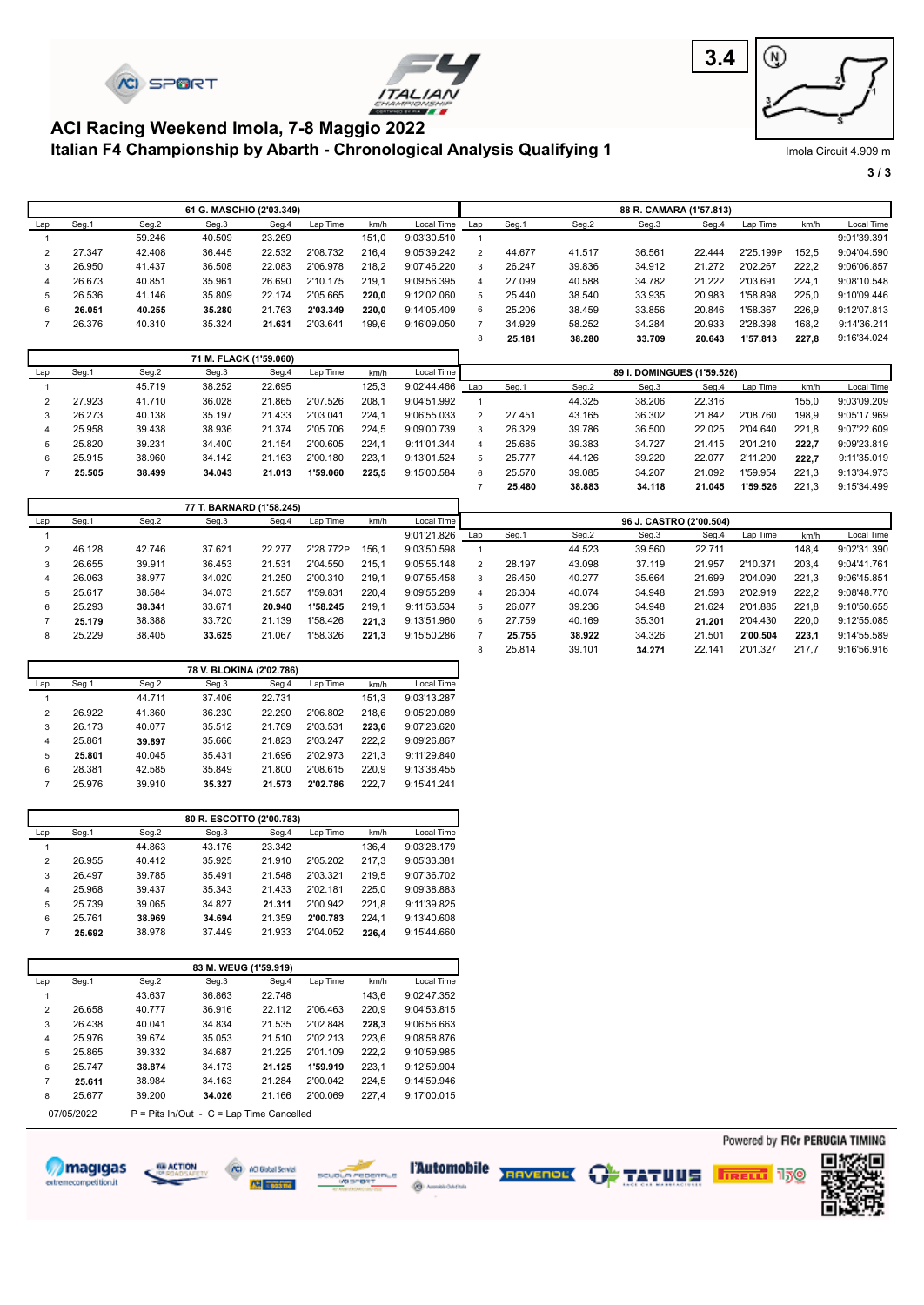



**Italian F4 Championship by Abarth - Weather Report Qualifying 1** India Clicuit 4.909 m **ACI Racing Weekend Imola, 7-8 Maggio 2022 Session started 09:00 - Session ended 9:17**



# **Air Temperature**

**Track Temperature**



#### **Air Pressure**



**Humidity**



**Wind Direction**

#### **Wind Speed**



#### 07/05/2022









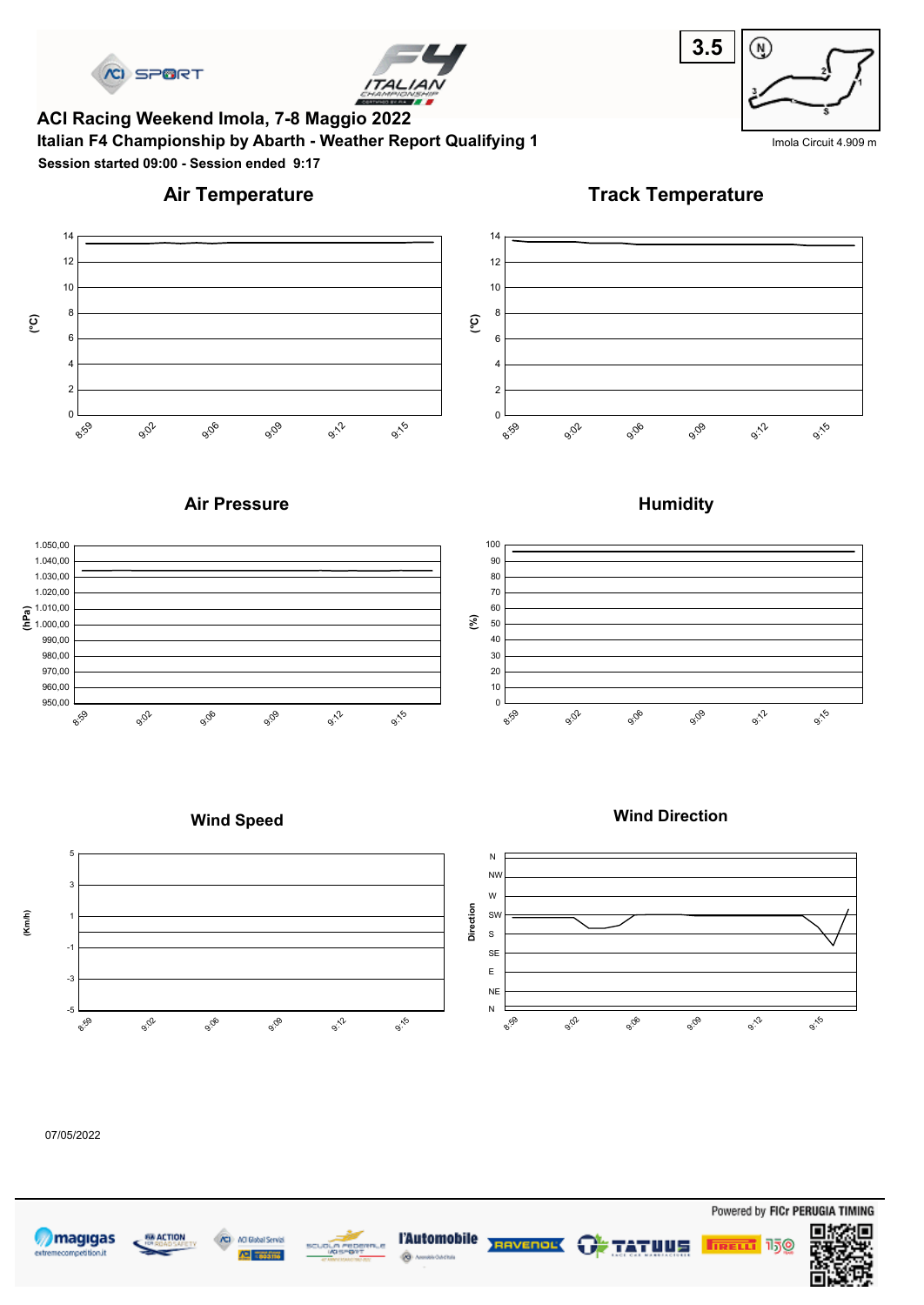



# **Italian F4 Championship by Abarth - Result Second Time Qualifying 1 ACI Racing Weekend Imola, 7-8 Maggio 2022**



Imola Circuit 4.909 m

**1 / 2**

|                | No. Driver                    | Nat        | Entrant               | Team                  | Car             | Class        | Time     | Gap   | Rel. Laps |                |
|----------------|-------------------------------|------------|-----------------------|-----------------------|-----------------|--------------|----------|-------|-----------|----------------|
| $\mathcal I$   | 77 BARNARD Taylor             | <b>GBR</b> | <b>PHM Racing</b>     | PHM Racing            | Tatuus F.4 T421 |              | 1'58.326 |       |           | $\overline{7}$ |
| $\overline{c}$ | 88 CAMARA Rafael              | <b>BRA</b> | Prema Racing          | Prema Racing          | Tatuus F.4 T421 | R            | 1'58.367 | 0.041 | 0.041 7   |                |
| 3              | 13 WHARTON James Anthony      | <b>AUS</b> | Prema Racing          | Prema Racing          | Tatuus F.4 T421 | $\mathsf{R}$ | 1'58.473 | 0.147 | $0.106$ 7 |                |
| $\overline{4}$ | <b>34 MARTINUS</b> Stenshorne | <b>NOR</b> | Van Amersfoort Racing | Van Amersfoort Racing | Tatuus F.4 T421 | R            | 1'58.715 | 0.389 | 0.242 7   |                |
| 5              | <b>12 ANTONELLI Kimi</b>      | <b>ITA</b> | Prema Racing          | Prema Racing          | Tatuus F.4 T421 | $\mathsf R$  | 1'58.817 | 0.491 | 0.102     | 6              |
| 6              | 22 DUNNE Alexander            | <b>IRL</b> | US Racing             | US Racing             | Tatuus F.4 T421 |              | 1'58.846 | 0.520 | 0.029     | 5              |
| $\overline{7}$ | 15 BEDRIN Nikita              |            | PHM Racing            | PHM Racing            | Tatuus F.4 T421 |              | 1'58.972 | 0.646 | 0.126     | $\overline{7}$ |
| 8              | 7 WURZ Charlie                | <b>AUT</b> | Prema Racing          | Prema Racing          | Tatuus F.4 T421 | R            | 1'59.695 | 1.369 | 0.723     | $\overline{7}$ |
| 9              | 14 LUND Frederik              | <b>DEN</b> | <b>R-ACE GP</b>       | <b>R-ACE GP</b>       | Tatuus F.4 T421 | $\mathsf{R}$ | 1'59.810 | 1.484 | $0.115$ 7 |                |
| 10             | 20 LAURSEN Conrad             | <b>DEN</b> | Prema Racing          | Prema Racing          | Tatuus F.4 T421 |              | 1'59.875 | 1.549 | $0.065$ 7 |                |
| 11             | 52 AMAND Marcus               | <b>FIN</b> | <b>US Racing</b>      | US Racing             | Tatuus F.4 T421 |              | 1'59.941 | 1.615 | 0.066     | 6              |
| 12             | 89 DOMINGUES Ivan Franco      | <b>POR</b> | Iron Lynx             | Iron Lynx             | Tatuus F.4 T421 | $\sf R$      | 1'59.954 | 1.628 | 0.013     | 6              |
| 13             | 83 WEUG Maya                  | <b>NLD</b> | Iron Dames            | Iron Dames            | Tatuus F.4 T421 |              | 2'00.042 | 1.716 | 0.088     | $\overline{7}$ |
| 14             | 71 FLACK Marcos               | <b>AUS</b> | <b>R-ACE GP</b>       | R-ACE GP              | Tatuus F.4 T421 |              | 2'00.180 | 1.854 | 0.138     | 6              |
| 15             | 17 FITTIPALDI Emerson Jr.     | <b>BRA</b> | Van Amersfoort Racing | Van Amersfoort Racing | Tatuus F.4 T421 | R            | 2'00.283 | 1.957 | 0.103     | $\overline{7}$ |
| 16             | 33 BADOER Brando              | <b>ITA</b> | Van Amersfoort Racing | Van Amersfoort Racing | Tatuus F.4 T421 | R            | 2'00.287 | 1.961 | 0.004     | $\overline{7}$ |
| 17             | 2 DEUKMEDJAN Arias            | <b>USA</b> | Van Amersfoort Racing | Van Amersfoort Racing | Tatuus F.4 T421 | $\mathsf{R}$ | 2'00.484 | 2.158 | 0.1977    |                |
| 18             | 44 BOHRA Nikhil               | <b>USA</b> | US Racing             | US Racing             | Tatuus F.4 T421 | $\mathsf R$  | 2'00.860 | 2.534 | 0.376 7   |                |
| 19             | 80 ESCOTTO Ricardo            | <b>MEX</b> | Cram Motorsport       | Cram Motorsport       | Tatuus F.4 T421 | $\sf R$      | 2'00.942 | 2.616 | 0.082     | 6              |
| 20             | 23 PARTYSHEV Oleksandr        | <b>UKR</b> | Jenzer Motorsport     | Jenzer Motorsport     | Tatuus F.4 T421 |              | 2'00.954 | 2.628 | 0.012     | 6              |
| 21             | 11 PERINO Pedro               | <b>POR</b> | US Racing             | US Racing             | Tatuus F.4 T421 |              | 2'00.965 | 2.639 | 0.011     | 6              |
| 22             | 35 CLEROT Pedro               | <b>BRA</b> | <b>AKM Motorsport</b> | <b>AKM Motorsport</b> | Tatuus F.4 T421 | R            | 2'01.048 | 2.722 | 0.083     | 6              |
| 23             | 96 CASTRO Jules               | <b>BEL</b> | Van Amersfoort Racing | Van Amersfoort Racing | Tatuus F.4 T421 | R            | 2'01.327 | 3.001 | 0.279     | $\overline{7}$ |
| 24             | 37 SZTUKA Kacper              | <b>POL</b> | <b>US Racing</b>      | US Racing             | Tatuus F.4 T421 |              | 2'02.350 | 4.024 | 1.023     | 5              |
| 25             | 41 RIED Jonas                 | DEU        | <b>PHM Racing</b>     | PHM Racing            | Tatuus F.4 T421 |              | 2'02.350 | 4.024 |           | 5              |
| 26             | 21 FRASSINETI Andrea          | <b>ITA</b> | Frassineti Albano     | Cars Racing           | Tatuus F.4 T421 | $\mathsf{R}$ | 2'02.366 | 4.040 | 0.016     | 6              |
| 27             | 27 ISCHER Ethan               | CHE        | Jenzer Motorsport     | Jenzer Motorsport     | Tatuus F.4 T421 | R            | 2'02.377 | 4.051 | 0.011     | 6              |
| 28             | 9 SPINA Alfio Andrea          | <b>ITA</b> | <b>BWR Motorsport</b> | <b>BWR Motorsport</b> | Tatuus F.4 T421 | R            | 2'02.591 | 4.265 | 0.214     | 5              |
| 29             | 78 BLOKINA Viktoria           |            | PHM Racing            | PHM Racing            | Tatuus F.4 T421 | R            | 2'02.973 | 4.647 | 0.382     | 6              |
| 30             | 48 SPERANDIO Elia             | CHE        | Maffi Racing          | Maffi Racing          | Tatuus F.4 T421 |              | 2'03.486 | 5.160 | $0.513$ 7 |                |
| 31             | 61 MASCHIO Giovanni           | <b>ITA</b> | AS Motorsport         | AS Motorsport         | Tatuus F.4 T421 | R            | 2'03.641 | 5.315 | 0.155     | 6              |
| 32             | 29 RISHAB Anandraj Jain       | SGP        | <b>BWR Motorsport</b> | <b>BWR Motorsport</b> | Tatuus F.4 T421 | $\mathsf{R}$ | 2'06.377 | 8.051 | 2.736 7   |                |
| 33             | 36 AKHMED Ismail              | <b>UZB</b> | <b>AKM Motorsport</b> | <b>AKM Motorsport</b> | Tatuus F.4 T421 | $\mathsf R$  | 2'06.907 | 8.581 | $0.530$ 7 |                |

Clerk of the Course : Massimiliano Ghinassi Race Director : Alessandro Ferrari Start End<br>07/05/2022 08:59 09:17 Start